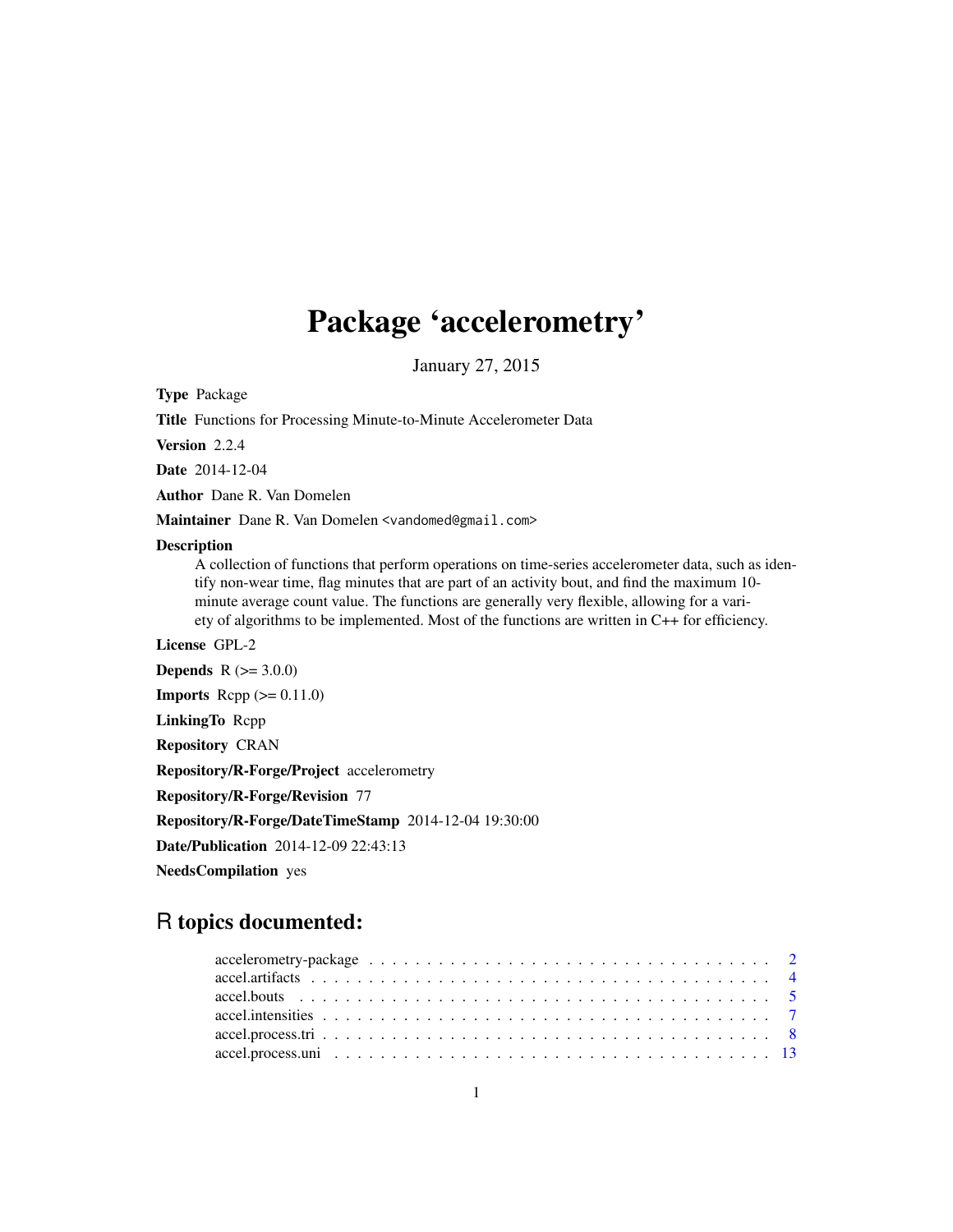<span id="page-1-0"></span>

| Index |  |
|-------|--|
|       |  |
|       |  |
|       |  |
|       |  |
|       |  |
|       |  |
|       |  |
|       |  |
|       |  |

accelerometry-package *Functions for Processing Minute-to-Minute Accelerometer Data*

#### **Description**

A collection of functions that perform operations on time-series accelerometer data, such as identify non-wear time, flag minutes that are part of an activity bout, and find the maximum 10-minute average count value. The functions are generally very flexible, allowing for a variety of algorithms to be implemented. Most of the functions are written in C++ for efficiency.

#### Details

| Package: | accelerometry |
|----------|---------------|
| Type:    | Package       |
| Version: | 2.2.4         |
| Date:    | 2014-12-04    |
| License: | GPL-2         |

The following functions are included in the package:

```
accel.artifacts, accel.bouts, accel.process.uni, accel.process.tri, accel.intensities,
accel.sedbreaks, accel.weartime, blockaves, movingaves, rle2, inverse.rle2
```
Most of these functions use C++ code, added via the 'Rcpp' package [1, 2].

Two datasets are included for the Examples: unidata and tridata. unidata contains uniaxial data on the first five participants in NHANES 2003-2004 [3], and tridata contains seven days of triaxial data from a volunteer, provided by Ei Ei Khaing Nang from the Department of Epidemiology and Public Health, Yong Loo Lin School of Medicine, National University of Singapore, Singapore, Republic of Singapore.

Some additional information on the package 'accelerometry' and its functions can be found on Dane's website, <https://sites.google.com/site/danevandomelen/>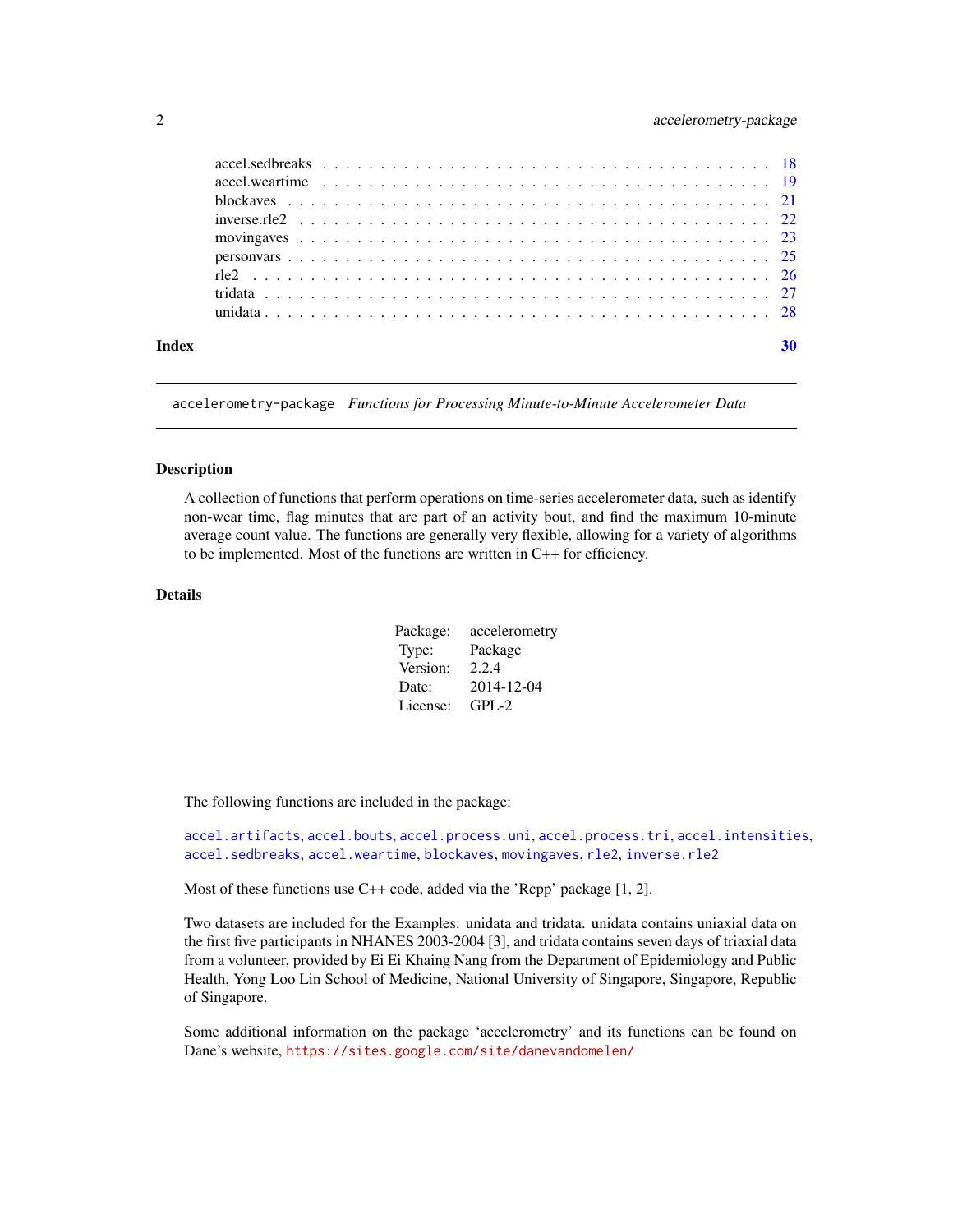#### **Note**

The package 'nhanesaccel' has functions specifically for processing data from the National Health and Nutrition Examination Survey (NHANES), years 2003-2006. Users who wish to process NHANES data can install 'nhanesaccel' from R-Forge [4].

#### Author(s)

Dane R. Van Domelen

Maintainer: Dane R. Van Domelen <vandomed@gmail.com>

#### References

1. Dirk Eddelbuettel and Romain Francois (2011). Rcpp: Seamless R and C++ Integration. Journal of Statistical Software, 40(8), 1-18. <http://www.jstatsoft.org/v40/i08/>.

2. Dirk Eddelbuettel (2013). Seamless R and C++ Integration with Rcpp. Springer, New York. ISBN 978-1-4614-6867-7.

3. Centers for Disease Control and Prevention (CDC). National Center for Health Statistics (NCHS). National Health and Nutrition Examination Survey Data. Hyattsville, MD: US Department of Health and Human Services, Centers for Disease Control and Prevention, 2003-6. Available at: [http://www.cdc.gov/nchs/nhanes/nhanes\\_questionnaires.htm](http://www.cdc.gov/nchs/nhanes/nhanes_questionnaires.htm). Accessed July 31, 2014.

4. Dane R. Van Domelen, W. Stephen Pittard, and Tamara B. Harris (2014). nhanesaccel: Process accelerometer data from NHANES 2003-2006. R package version 2.1.1. [http://R-Forge.](http://R-Forge.R-project.org/projects/nhanesaccel) [R-project.org/projects/nhanesaccel](http://R-Forge.R-project.org/projects/nhanesaccel).

5. National Cancer Institute. Risk factor monitoring and methods: SAS programs for analyzing NHANES 2003-2004 accelerometer data. Available at: [http://riskfactor.cancer.gov/](http://riskfactor.cancer.gov/tools/nhanes_pam) [tools/nhanes\\_pam](http://riskfactor.cancer.gov/tools/nhanes_pam). Accessed July 31, 2014.

Acknowledgment: This material is based upon work supported by the National Science Foundation Graduate Research Fellowship under Grant No. DGE-0940903.

#### Examples

```
# Load in sample data from NHANES 2003-2004 [3]
data(unidata)
# Get data from ID number 21005
id.part1 <- unidata[unidata[, "seqn"] == 21005, "seqn"]
days.part1 <- unidata[unidata[, "seqn"] == 21005, "paxday"]
counts.part1 <- unidata[unidata[, "seqn"] == 21005, "paxinten"]
# Identify periods of valid wear time
weartime.flag <- accel.weartime(counts = counts.part1)
# Flag minutes that are part of a moderate-to-vigorous activity bout
mvpa.bouts.flag \leq accel.bouts(counts = counts.part1, weartime = weartime.flag,
                               thresh.lower = 2020
```
# Obtain maximum 10-minute count average max.10min.movingave <- movingaves(x = counts.part1, window = 10, return.max = TRUE)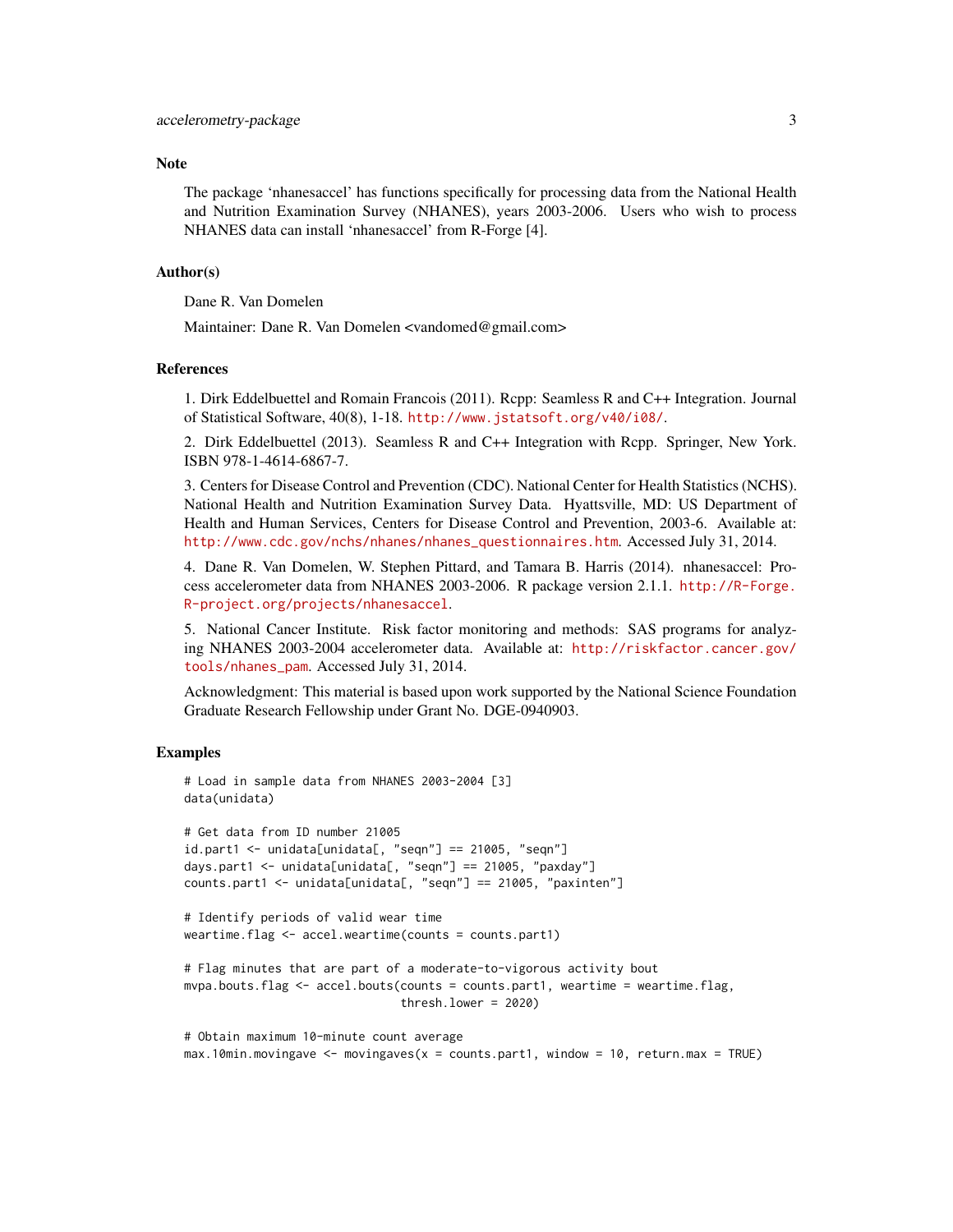```
# Process data from ID 21005 and request per-day variables and daily averages
accel.list <- accel.process.uni(counts = counts.part1, id = id.part1, return.form = 3)
# Process data according to methods used in NCI's SAS programs [5]
accel.nci <- accel.process.uni(counts = counts.part1, id = id.part1, nci.methods = TRUE,
                               brevity = 2, return.form = 3)
# Load in triaxial sample data
data(tridata)
# Process data and request per-day variables
accel.days <- accel.process.tri(counts = tridata[, 1:3], steps = tridata[, 4])
# Process data, but for non-wear detection use triaxial vector magnitude with 90-
# minute window and two-minute tolerance for nonzero counts up to 200
accel.days < -</math> <math>accel.process.tri(counts = tridata[, 1:3], steps = tridata[, 4],</math>nonwear.axis = "mag", nonwear.window = 90,
                                nonwear.tol = 2, nonwear.tol.upper = 200)
```
<span id="page-3-1"></span>accel.artifacts *Accelerometer Artifact Correction*

#### Description

This function corrects abnormally high count values in minute-to-minute accelerometer data by replacing such values with the average of the neighboring count values.

#### Usage

```
accel.artifacts(counts, thresh = 32767, skipchecks = FALSE)
```
# Arguments

| counts     | Time series accelerometer counts vector.                              |
|------------|-----------------------------------------------------------------------|
| thresh     | Minimum count value that is considered an artifact.                   |
| skipchecks | If TRUE, function skips error checking code and runs slightly faster. |

# Value

An integer vector identical to the input vector counts but with artifacts corrected.

#### Note

An integer vector is returned despite the average calculation often producing a decimal. This follows the convention used by the NCI's SAS programs [1].

Some additional information on the package accelerometry and its functions can be found on the author's website, <https://sites.google.com/site/danevandomelen/>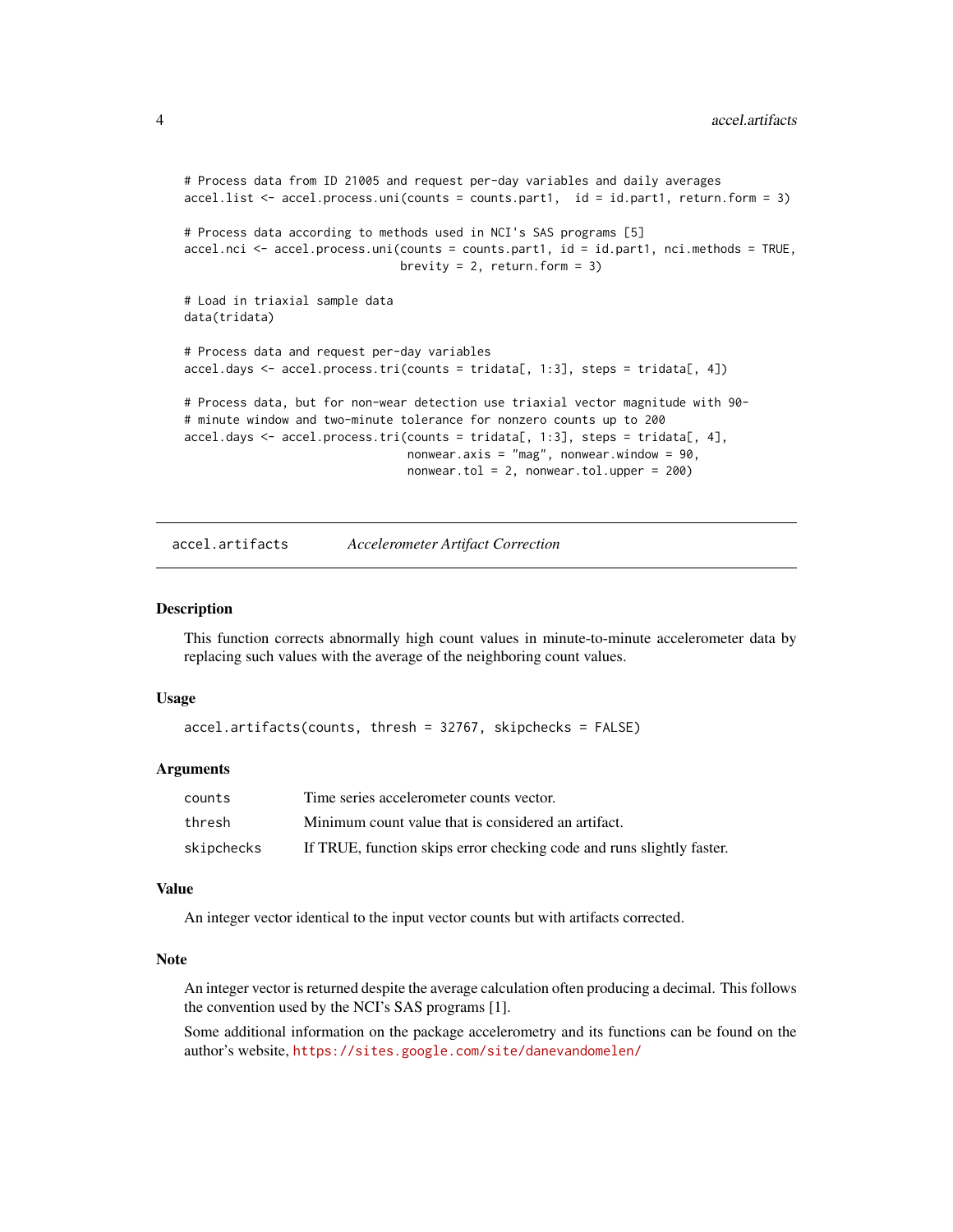<span id="page-4-0"></span>accel.bouts 5

#### Author(s)

Dane R. Van Domelen

#### References

1. National Cancer Institute. Risk factor monitoring and methods: SAS programs for analyzing NHANES 2003-2004 accelerometer data. Available at: [http://riskfactor.cancer.gov/](http://riskfactor.cancer.gov/tools/nhanes_pam) [tools/nhanes\\_pam](http://riskfactor.cancer.gov/tools/nhanes_pam). Accessed July 31, 2014.

Acknowledgment: This material is based upon work supported by the National Science Foundation Graduate Research Fellowship under Grant No. DGE-0940903.

#### See Also

[accel.process.uni](#page-12-1), [accel.process.tri](#page-7-1)

#### Examples

```
# Load in sample data frame
data(unidata)
# Get data from ID number 21007
counts.part3 <- unidata[unidata[, "seqn"] == 21007, "paxinten"]
# Replace artifacts (defined as 10000+ counts) with average of neighboring values
```

```
counts.part3.corrected <- accel.artifacts(counts = counts.part3, thresh = 10000)
```
<span id="page-4-1"></span>accel.bouts *Activity Bout Detection*

#### Description

This function identifies bouts of physical activity in minute-to-minute accelerometer data.

#### Usage

```
accel.bouts(counts, weartime = NULL, bout.length = 10, thresh.lower = 0,
         thresh.upper = Inf, tol = 0, tol.lower = 0, tol.upper = Inf, nci = FALSE,
            days.distinct = FALSE, skipchecks = FALSE)
```
#### **Arguments**

| counts       | Time series accelerometer counts vector.                                                                          |
|--------------|-------------------------------------------------------------------------------------------------------------------|
| weartime     | Accelerometer wear time vector; must be same length as counts and consist of<br>$1$ 's and $0$ 's (if specified). |
| bout.length  | Minimum length of an activity bout.                                                                               |
| thresh.lower | Lower cut-off for count values in intensity range.                                                                |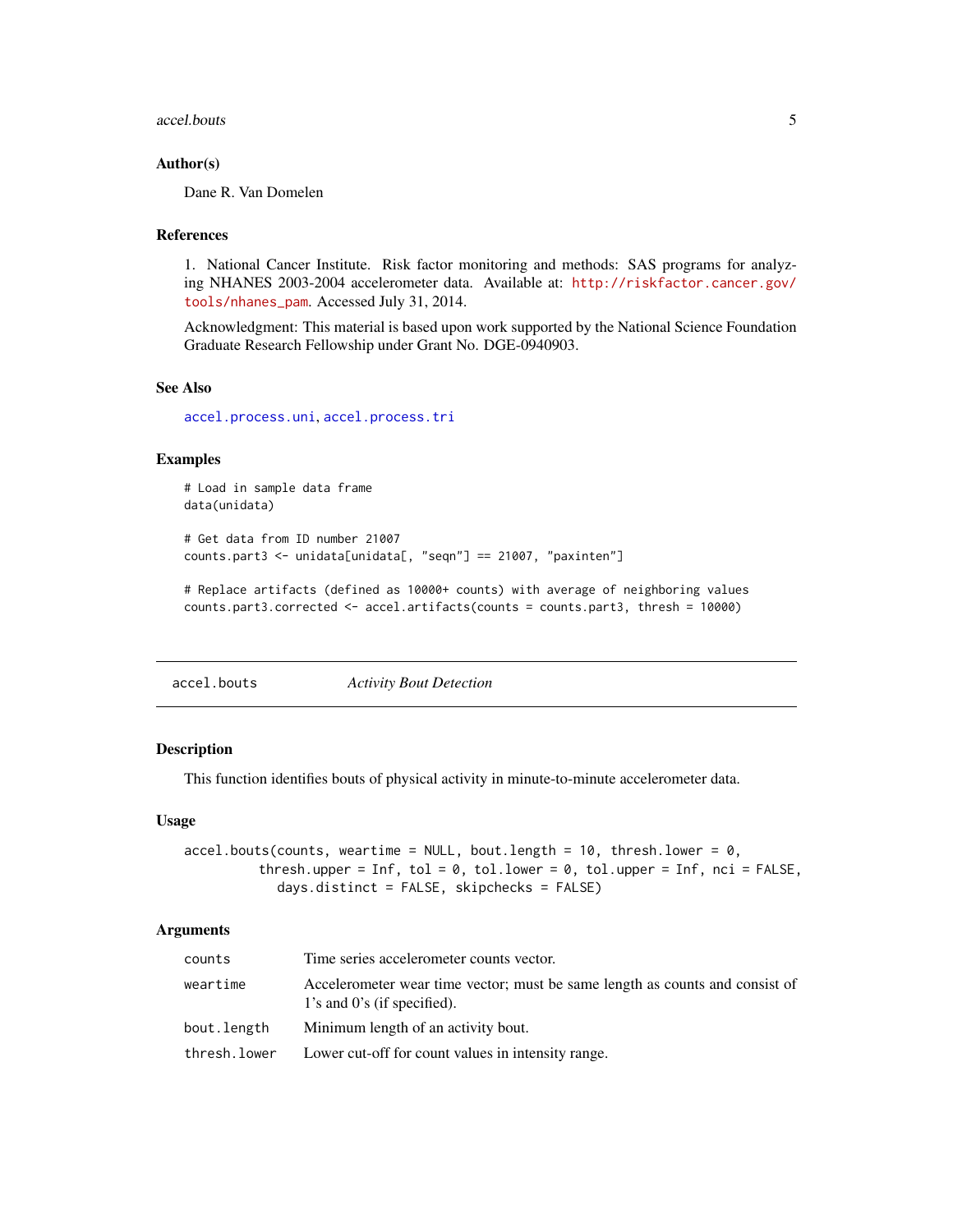| thresh.upper  | Upper cut-off for count values in intensity range.                                                                                                                                                                                                                                                                                                                                                                                                                                |
|---------------|-----------------------------------------------------------------------------------------------------------------------------------------------------------------------------------------------------------------------------------------------------------------------------------------------------------------------------------------------------------------------------------------------------------------------------------------------------------------------------------|
| tol           | Number of minutes with count values outside of intensity range allowed during<br>an activity bout.                                                                                                                                                                                                                                                                                                                                                                                |
| tol.lower     | Lower cut-off for count values outside of intensity range during an activity bout.                                                                                                                                                                                                                                                                                                                                                                                                |
| tol.upper     | Upper cut-off for count values outside of intensity range during an activity bout.                                                                                                                                                                                                                                                                                                                                                                                                |
| nci           | If TRUE, use activity bouts algorithm from the NCI's SAS programs [1]; if<br>FALSE, use regular algorithm (see Details).                                                                                                                                                                                                                                                                                                                                                          |
| days.distinct | If TRUE, treat each day of data as distinct, i.e. identify non-wear time and ac-<br>tivity bouts in day 1, then day 2, etc.; If FALSE, apply algorithms on continuous<br>basis for full monitoring period. If protocol has participants remove accelerome-<br>ter for sleep, strongly recommend setting to FALSE to capture non-wear periods<br>that start between 11 pm and midnight. Function assumes that first 1440 data<br>points are day 1, next 1440 are day 2, and so on. |
| skipchecks    | If TRUE, function skips error checking code and runs slightly faster.                                                                                                                                                                                                                                                                                                                                                                                                             |

#### Details

If nci is set to FALSE, the algorithm uses a moving window to go through every possible interval of length bout.length in input vector counts. Any interval in which all counts are greater than or equal to tol.lower and less than or equal to tol.upper, and no more than tol counts are less than thresh.lower or greater than thresh.upper, is classified as an activity bout.

If nci is set to TRUE, activity bouts are classified according to the algorithm used in the NCI's SAS programs [1]. Briefly, this algorithm defines an activity bout as an interval of length bout.length that starts with a count value between thresh.lower and thresh.upper and has no more than tol counts outside of that range. If these criteria are met, the bout continues until there are  $(tol + 1)$  consecutive minutes outside of the range defined by thresh.lower and thresh.upper. The parameters tol.lower and tol.upper are not used.

If the user allows for a tolerance (e.g. tol  $= 2$ ) and does not use the NCI algorithm (nci  $=$  FALSE), specifying a non-zero value for tol.lower is highly recommended. Otherwise the algorithm will tend to classify minutes immediately before and after an activity bout as being part of the bout.

#### Value

Integer vector of same length as counts and weartime, with 1's indicating minutes that are part of an activity bout, and 0's indicating minutes that are not part of an activity bout.

#### Note

Specifying thresh.lower but leaving the default (Inf) for thresh.upper is generally recommended. Specifying both of these parameters can be overly restrictive in that the algorithm may miss bouts of activity in which counts are consistently high, but not exclusively in one intensity range.

Some additional information on the package accelerometry and its functions can be found on the author's website, <https://sites.google.com/site/danevandomelen/>

# Author(s)

Dane R. Van Domelen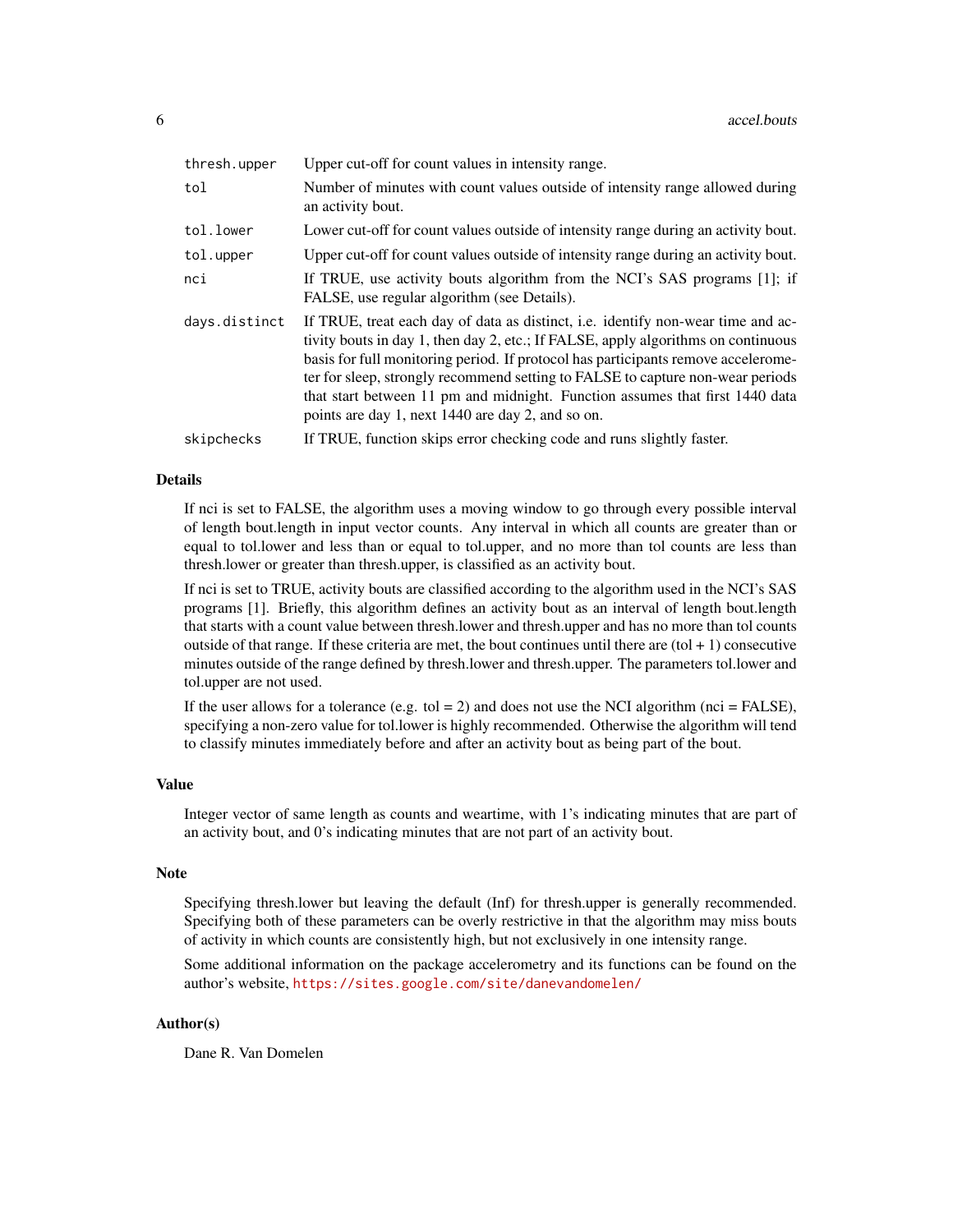# <span id="page-6-0"></span>accel.intensities 7

# References

1. National Cancer Institute. Risk factor monitoring and methods: SAS programs for analyzing NHANES 2003-2004 accelerometer data. Available at: [http://riskfactor.cancer.gov/](http://riskfactor.cancer.gov/tools/nhanes_pam) [tools/nhanes\\_pam](http://riskfactor.cancer.gov/tools/nhanes_pam). Accessed July 31, 2014.

Acknowledgment: This material is based upon work supported by the National Science Foundation Graduate Research Fellowship under Grant No. DGE-0940903.

#### See Also

[accel.weartime](#page-18-1), [accel.process.uni](#page-12-1), [accel.process.tri](#page-7-1)

# Examples

```
# Load in sample data frame
data(unidata)
# Get data from ID number 21005
counts.part1 <- unidata[unidata[, "seqn"] == 21005, "paxinten"]
# Identify periods of valid wear time
weartime.flag <- accel.weartime(counts = counts.part1)
# Flag minutes that are part of a moderate-to-vigorous activity bout
mvpa.bouts.flag <- accel.bouts(counts = counts.part1, weartime = weartime.flag,
                               thresh.lower = 2020)
```
<span id="page-6-1"></span>accel.intensities *Classification of Physical Activity Intensities*

#### Description

This function computes the number of minutes with counts in user-defined intensity levels, and the number of counts accumulated during time spent in each intensity level. It is intended for use with minute-to-minute accelerometer data.

#### Usage

```
accel.intensities(counts, thresh = c(100, 760, 2020, 5999), skipchecks = FALSE)
```
### Arguments

| counts     | Time series accelerometer counts vector.                                                                                                                                                                                                                                                                                                                                                                                            |
|------------|-------------------------------------------------------------------------------------------------------------------------------------------------------------------------------------------------------------------------------------------------------------------------------------------------------------------------------------------------------------------------------------------------------------------------------------|
| thresh     | Vector of four cut-points from which five intensity ranges are derived. For exam-<br>ple, if thresh = $c(100, 760, 2020, 5999)$ , minutes with 0-99 counts are classified<br>as intensity level 1, minutes with 100-759 counts are classified as intensity level<br>2, , and minuts with 5999 or greater counts are classified as intensity level 5.<br>By default the function also returns time in intensities 2-3, 4-5, and 2-5. |
| skipchecks | If TRUE, function skips error checking code and runs slightly faster.                                                                                                                                                                                                                                                                                                                                                               |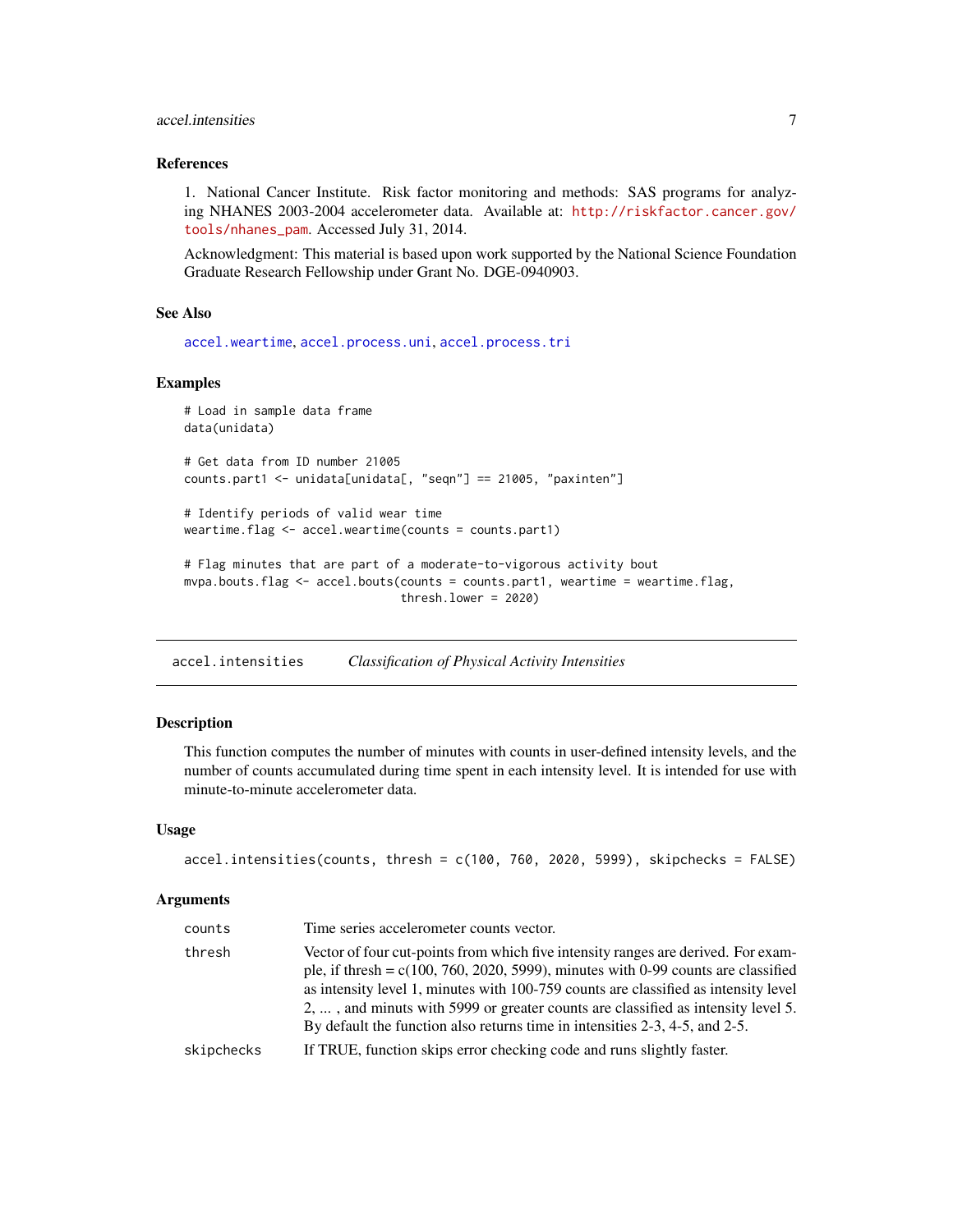#### <span id="page-7-0"></span>Value

An integer vector in which the first eight values are minutes in intensity 1, 2, 3, 4, 5, 2-3, 4-5, and 2-5, respectively, and the next eight values are counts accumulated during time spent in intensity 1, 2, 3, 4, 5, 2-3, 4-5, and 2-5. Intensities 1-5 typically correspond to sedentary, light, lifestyle, moderate, and vigorous.

#### Note

Users should generally input a vector of counts that occur during wear time only. Otherwise the estimate for intensity range 1 (sedentary) will include non-wear time and be vastly overestimated.

Some additional information on the package accelerometry and its functions can be found on the author's website, <https://sites.google.com/site/danevandomelen/>

#### Author(s)

Dane R. Van Domelen

#### References

Acknowledgment: This material is based upon work supported by the National Science Foundation Graduate Research Fellowship under Grant No. DGE-0940903.

# See Also

[accel.weartime](#page-18-1), [accel.process.uni](#page-12-1), [accel.process.tri](#page-7-1)

### Examples

```
# Load in sample data frame
data(unidata)
# Get data from ID number 21005
counts.part1 <- unidata[unidata[, "seqn"] == 21005, "paxinten"]
# Create vector of counts during valid wear time only
counts.part1.weartime <- counts.part1[accel.weartime(counts = counts.part1) == 1]
# Calculate physical activity intensity variables
intensity.variables <- accel.intensities(counts = counts.part1.weartime)
```
<span id="page-7-1"></span>accel.process.tri *Process Triaxial Minute-to-Minute Accelerometer Data*

# **Description**

This function calculates a variety of physical activity variables based on triaxial minute-to-minute accelerometer data for individual participants. A data dictionary for the variables returned is available here: <https://sites.google.com/site/danevandomelen/r-package-accelerometry/data-dictionary>.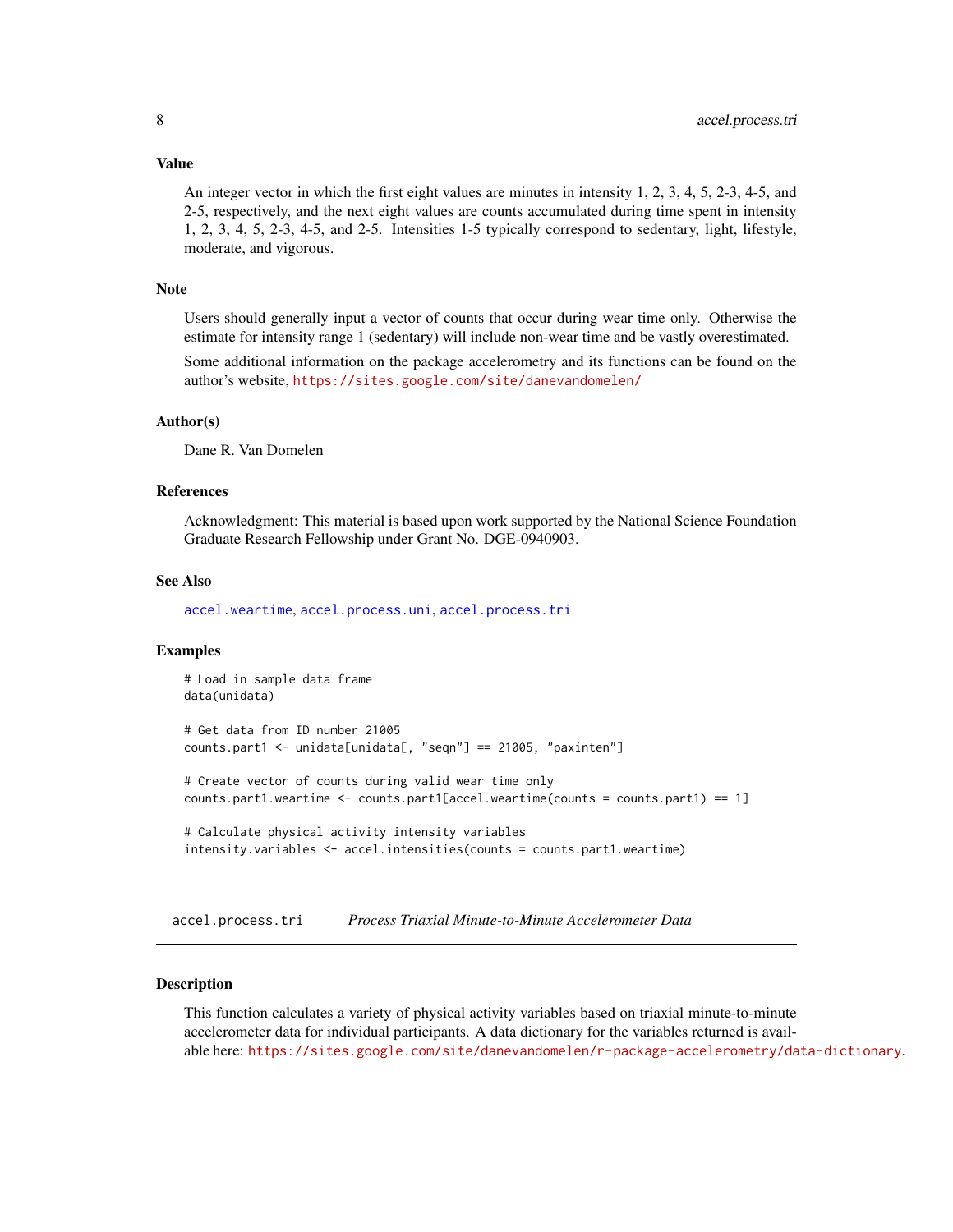# accel.process.tri 9

#### Usage

```
accel.process.tri(counts.tri, steps = NULL, nci.methods = FALSE,
              start.date = as.Date("2014/1/5"), start.time = "00:00:00", id = NULL,
                  brevity = 1, valid.days = 1, valid.week.days = 0,
                  valid.weekend.days = 0, int.axis = "vert",
                  int.cuts = c(100, 760, 2020, 5999), cpm.nci = FALSE,
              hourly.axis = "vert", days.distinct = FALSE, nonwear.axis = "vert",
                  nonwear.window = 60, nonwear.tol = 0, nonwear.tol.upper = 99,
              nonwear.nci = FALSE, weartime.minimum = 600, weartime.maximum = 1440,
                  partialday.minimum = 1440, active.bout.length = 10,
              active.bout.tol = 0, mvpa.bout.tol.lower = 0, vig.bout.tol.lower = 0,
                  active.bout.nci = FALSE, sed.bout.tol = 0,sed.bout.tol.maximum = int.cuts[2] - 1, artifact.axis = "vert",
              artifact.thresh = 25000, artifact.action = 1, weekday.weekend = FALSE,
                  return.format = 2)
```
#### Arguments

| counts.tri  | Three-column accelerometer counts matrix or data frame, where columns 1-3<br>represent vertical, anteroposterior (AP), and mediolateral (ML) counts, respec-<br>tively.                                                                                                                                                                                                                                                                                                                                                                                                                                                                                                                                                                                                                   |
|-------------|-------------------------------------------------------------------------------------------------------------------------------------------------------------------------------------------------------------------------------------------------------------------------------------------------------------------------------------------------------------------------------------------------------------------------------------------------------------------------------------------------------------------------------------------------------------------------------------------------------------------------------------------------------------------------------------------------------------------------------------------------------------------------------------------|
| steps       | Steps vector. If specified, must be same length as counts.tri.                                                                                                                                                                                                                                                                                                                                                                                                                                                                                                                                                                                                                                                                                                                            |
| nci.methods | If TRUE, inputs are set to replicate the data processing methods used by the<br>NCI's SAS programs [1]. More specifically:                                                                                                                                                                                                                                                                                                                                                                                                                                                                                                                                                                                                                                                                |
|             | valid.days = 4; valid.week.days = 0; valid.weekend.days = 0; int.axis = "vert";<br>int.cuts = $c(100, 760, 2020, 5999)$ ; cpm.nci = TRUE; hourly.axis = "vert";<br>days.distinct = TRUE; nonwear.axis = "vert"; nonwear.window = $60$ ; nonwear.tol<br>$= 2$ ; nonwear.tol.upper = 100; nonwear.nci = TRUE; weartime.minimum = 600;<br>weartime.maximum = $1440$ ; partialday.minimum = $1440$ ; active.bout.length =<br>10; active.bout.tol = 2; mvpa.bout.tol.lower = 0; vig.bout.tol.lower = 0; ac-<br>tive.bout.nci = TRUE; sed.bout.tol = 0; sed.bout.tol.maximum = 759; artifact.axis<br>$=$ "vert"; artifact.thresh = 32767; artifact.action = 3<br>Even if nci, methods is set to TRUE, the user can specify non-default values for<br>brevity, weekday.weekend, and return.form. |
| start.date  | Date of first day of monitoring (must be of class 'date'). Only used to extract<br>day of week, so if day of week is known but date is not, user can enter any date<br>that corresponds to that day of the week. The default date corresponds to the<br>first Sunday in January 2014.                                                                                                                                                                                                                                                                                                                                                                                                                                                                                                     |
| start.time  | Optional character vector indicating the start time for monitoring. If not speci-<br>fied it is assumed to be 00:00:00, i.e. the very beginning of the first day.                                                                                                                                                                                                                                                                                                                                                                                                                                                                                                                                                                                                                         |
| id          | Either a single value or a vector indicating the ID number for the participant<br>whose accelerometer data was entered.                                                                                                                                                                                                                                                                                                                                                                                                                                                                                                                                                                                                                                                                   |
| brevity     | Controls the number of physical activity variables returned. If 1, returns basic<br>indicators of physical activity volume; if 2, also returns indicators of activity<br>intensities, activity bouts, sedentary behavior, and peak activity; if 3, also returns<br>hourly count averages.                                                                                                                                                                                                                                                                                                                                                                                                                                                                                                 |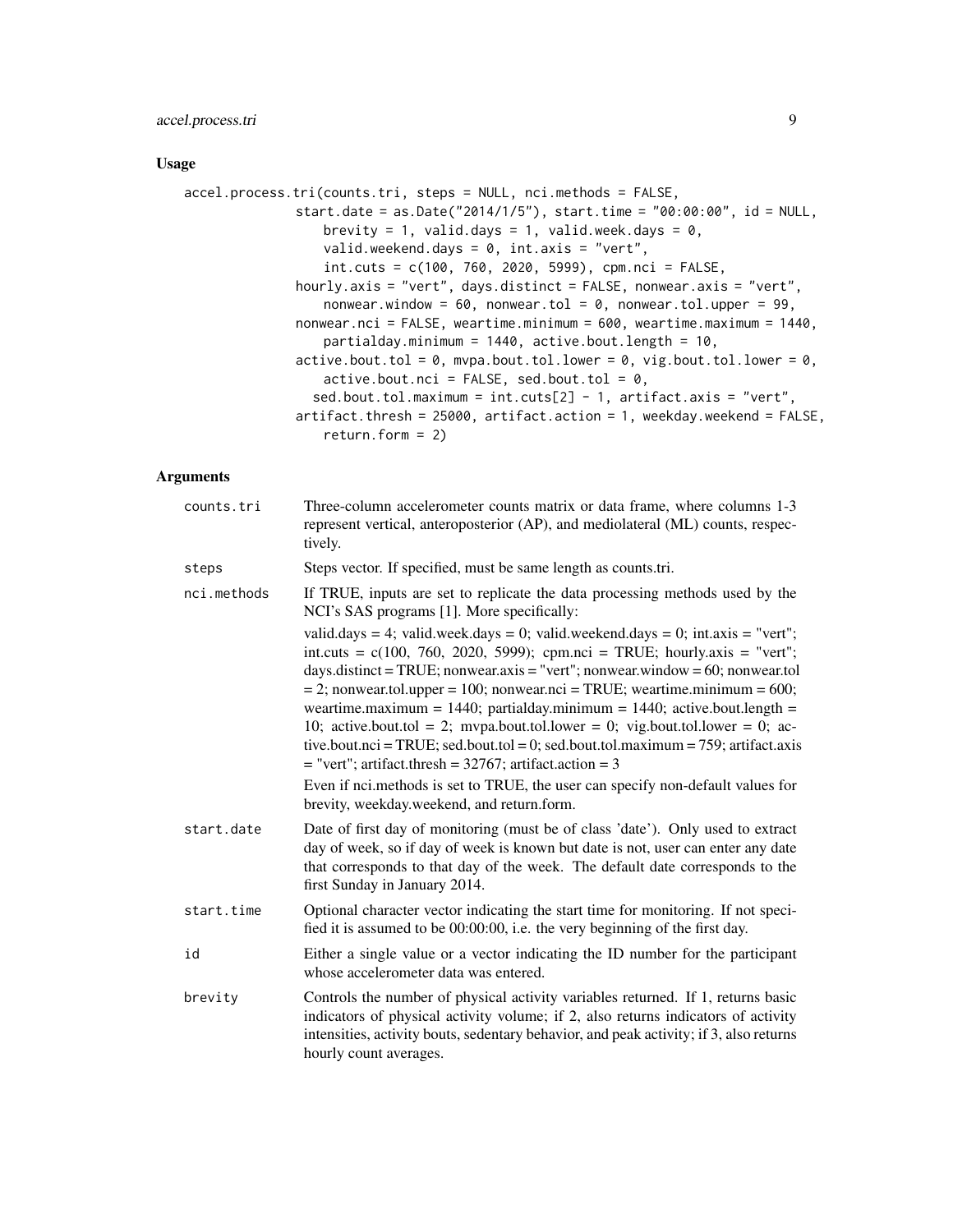| valid.days         | Minimum number of valid days to be considered valid for analysis.                                                                                                                                                                                                                                                                                                                                                                                                                                                                                    |
|--------------------|------------------------------------------------------------------------------------------------------------------------------------------------------------------------------------------------------------------------------------------------------------------------------------------------------------------------------------------------------------------------------------------------------------------------------------------------------------------------------------------------------------------------------------------------------|
| valid.week.days    |                                                                                                                                                                                                                                                                                                                                                                                                                                                                                                                                                      |
|                    | Minimum number of valid weekdays to be considered valid for analysis.                                                                                                                                                                                                                                                                                                                                                                                                                                                                                |
| valid.weekend.days |                                                                                                                                                                                                                                                                                                                                                                                                                                                                                                                                                      |
|                    | Minimum number of valid weekend days to be considered valid for analysis.                                                                                                                                                                                                                                                                                                                                                                                                                                                                            |
| int.axis           | Axis that should be used to classify intensities. Should be one of "vert", "ap",<br>"ml", "sum" (for triaxial sum), or "mag" (for triaxial vector magnitude).                                                                                                                                                                                                                                                                                                                                                                                        |
| int.cuts           | Vector of four cut-points from which five intensity ranges are derived using the<br>accelerometer axis specified by int.axis. For example, if int.axis = "vert" and<br>thresh = $c(100, 760, 2020, 5999)$ , minutes with 0-99 vertical axis counts are<br>classified as intensity level 1, minutes with 100-759 counts are classified as in-<br>tensity level 2, , and minutes with 5999 or greater counts are classified as in-<br>tensity level 5. Intensities 1-5 typically correspond to sedentary, light, lifestyle,<br>moderate, and vigorous. |
| cpm.nci            | If TRUE, average counts per minute is calculated by dividing average daily<br>counts by average daily weartime, as opposed to averaging each day's counts<br>per minute value. In general, leave as FALSE unless you want to replicate the<br>NCI's SAS programs [1].                                                                                                                                                                                                                                                                                |
| hourly.axis        | Axis that should be used for hourly counts per minute variables. Should be<br>one of "vert", "ap", "ml", "sum" (for triaxial sum), or "mag" (for triaxial vector<br>magnitude).                                                                                                                                                                                                                                                                                                                                                                      |
| days.distinct      | If TRUE, treat each day of data as distinct, i.e. identify non-wear time and ac-<br>tivity bouts in day 1, then day 2, etc.; If FALSE, apply algorithms on continuous<br>basis for full monitoring period. If protocol has participants remove accelerome-<br>ter for sleep, strongly recommend setting to FALSE to capture non-wear periods<br>that start between 11 pm and midnight.                                                                                                                                                               |
| nonwear.axis       | Axis that should be used for non-wear algorithm. Should be one of "vert", "ap",<br>"ml", "sum" (for triaxial sum), or "mag" (for triaxial vector magnitude).                                                                                                                                                                                                                                                                                                                                                                                         |
| nonwear.window     | Minimum length of a non-wear interval.                                                                                                                                                                                                                                                                                                                                                                                                                                                                                                               |
| nonwear.tol        | Number of minutes with non-zero counts allowed during a non-wear interval.                                                                                                                                                                                                                                                                                                                                                                                                                                                                           |
| nonwear.tol.upper  |                                                                                                                                                                                                                                                                                                                                                                                                                                                                                                                                                      |
|                    | Maximum count value for a minute with non-zero counts during a non-wear<br>interval.                                                                                                                                                                                                                                                                                                                                                                                                                                                                 |
| nonwear.nci        | If TRUE, use non-wear algorithm from the NCI's SAS programs [1]; if FALSE,<br>use regular algorithm (see Details).                                                                                                                                                                                                                                                                                                                                                                                                                                   |
| weartime.minimum   |                                                                                                                                                                                                                                                                                                                                                                                                                                                                                                                                                      |
|                    | Minimum number of wear time minutes for a day of monitoring to be considered<br>valid.                                                                                                                                                                                                                                                                                                                                                                                                                                                               |
| weartime.maximum   |                                                                                                                                                                                                                                                                                                                                                                                                                                                                                                                                                      |
|                    | Maximum number of wear time minutes for a day of monitoring to be consid-<br>ered valid.                                                                                                                                                                                                                                                                                                                                                                                                                                                             |
| partialday.minimum | Minimum number of minutes for a partial day of monitoring to be processed and                                                                                                                                                                                                                                                                                                                                                                                                                                                                        |
|                    | potentially considered valid for analysis (generally applies only to the first and<br>last days of monitoring, which may not cover full 24-hour periods). This input                                                                                                                                                                                                                                                                                                                                                                                 |
|                    |                                                                                                                                                                                                                                                                                                                                                                                                                                                                                                                                                      |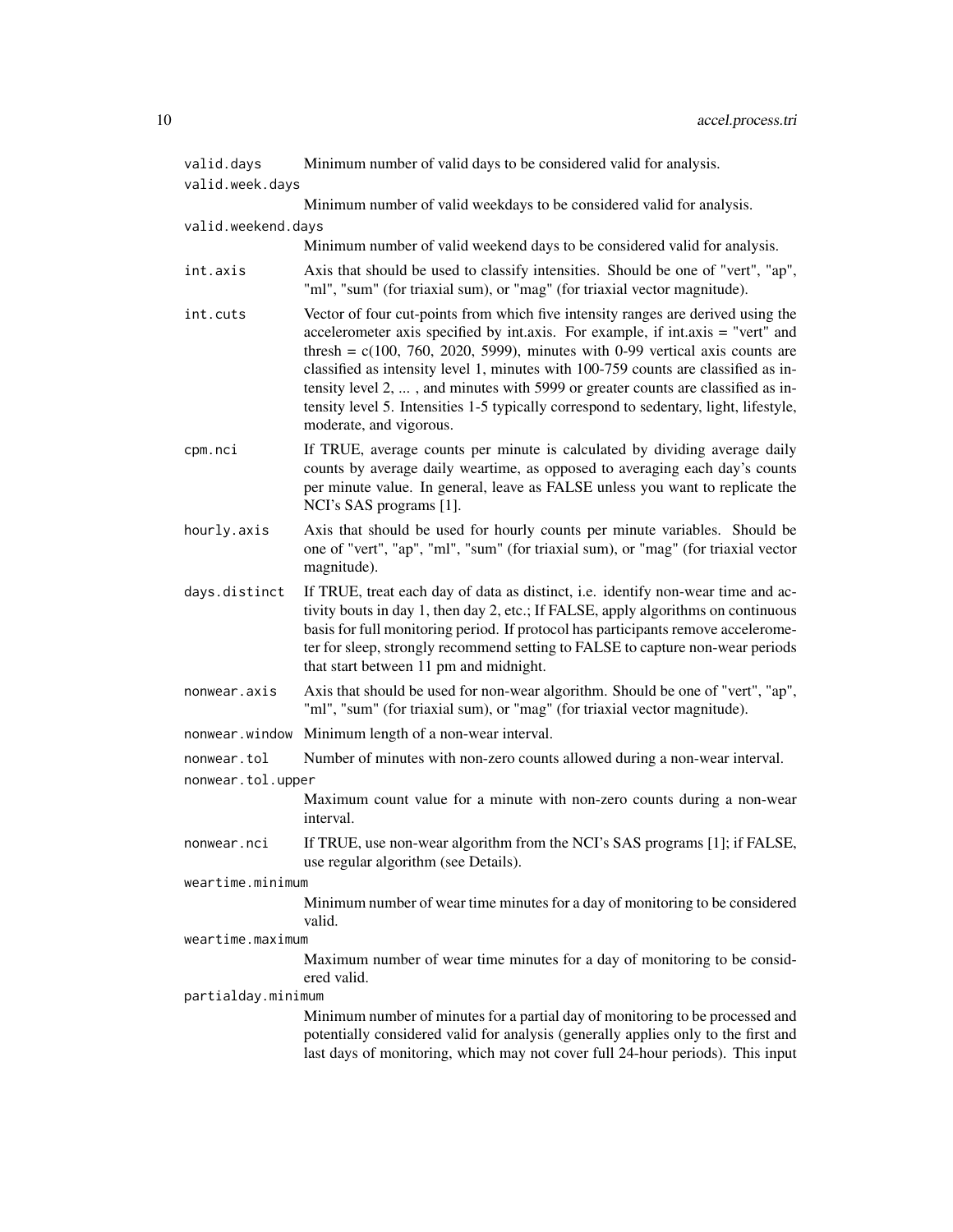is included because some researchers may prefer to exclude a day that only has data from, say, 1 pm to midnight. Even though there may be sufficient wear time during that period to be classified as a valid day, the missing chunk of data prior to 1 pm may result in the day not being representative of the participant's usual physical activity.

### active.bout.length

Minimum length of moderate-to-vigorous physical activity (MVPA) and vigorous physical activity (VPA) bouts.

#### active.bout.tol

Number of minutes with counts below the required intensity level allowed during MVPA and VPA bouts.

#### mvpa.bout.tol.lower

Lower cut-off for count values outside of MVPA intensity range during an MVPA bout.

vig.bout.tol.lower

Lower cut-off for count values outside of VPA intensity range during a VPA bout.

active.bout.nci

If TRUE, use activity bouts algorithm from the NCI's SAS programs [1]; if FALSE, use regular algorithm (see Details).

sed.bout.tol Number of minutes with counts outside sedentary range allowed during sedentary bouts.

# sed.bout.tol.maximum

Upper cut-off for count values outside sedentary range during a sedentary bout.

artifact.axis Axis that should be used to detect artifacts. Should be one of "vert", "ap", "ml", "sum" (for triaxial sum), or "mag" (for triaxial vector magnitude).

# artifact.thresh

Lower cut-off for counts that are abnormally high and should be considered artifacts.

#### artifact.action

If 1, exclude days that have one or more artifacts; if 2, consider artifacts as nonwear time; if 3, replace artifacts with average of neighboring count values (for all axes of minutes identified as artifacts); if 4, take no action.

#### weekday.weekend

If TRUE, function computes physical activity averages for weekdays and weekend days separately (in addition to daily averages for all valid days, which are computed regardless). If FALSE, function only computes averages for all valid days.

return.form If 1, function returns physical activity variables on per-person basis, i.e. daily averages for each participant; if 2, function returns variables on per-day basis; if 3, function returns both via a list.

# Details

The algorithm used to identify non-wear time is defined by function inputs nonwear.axis, nonwear.window, nonwear.tol, nonwear.tol.upper, and nonwear.nci. If nonwear.nci is set to FALSE, a 'regular' non-wear algorithm is used. This algorithm classifies as non-wear time any interval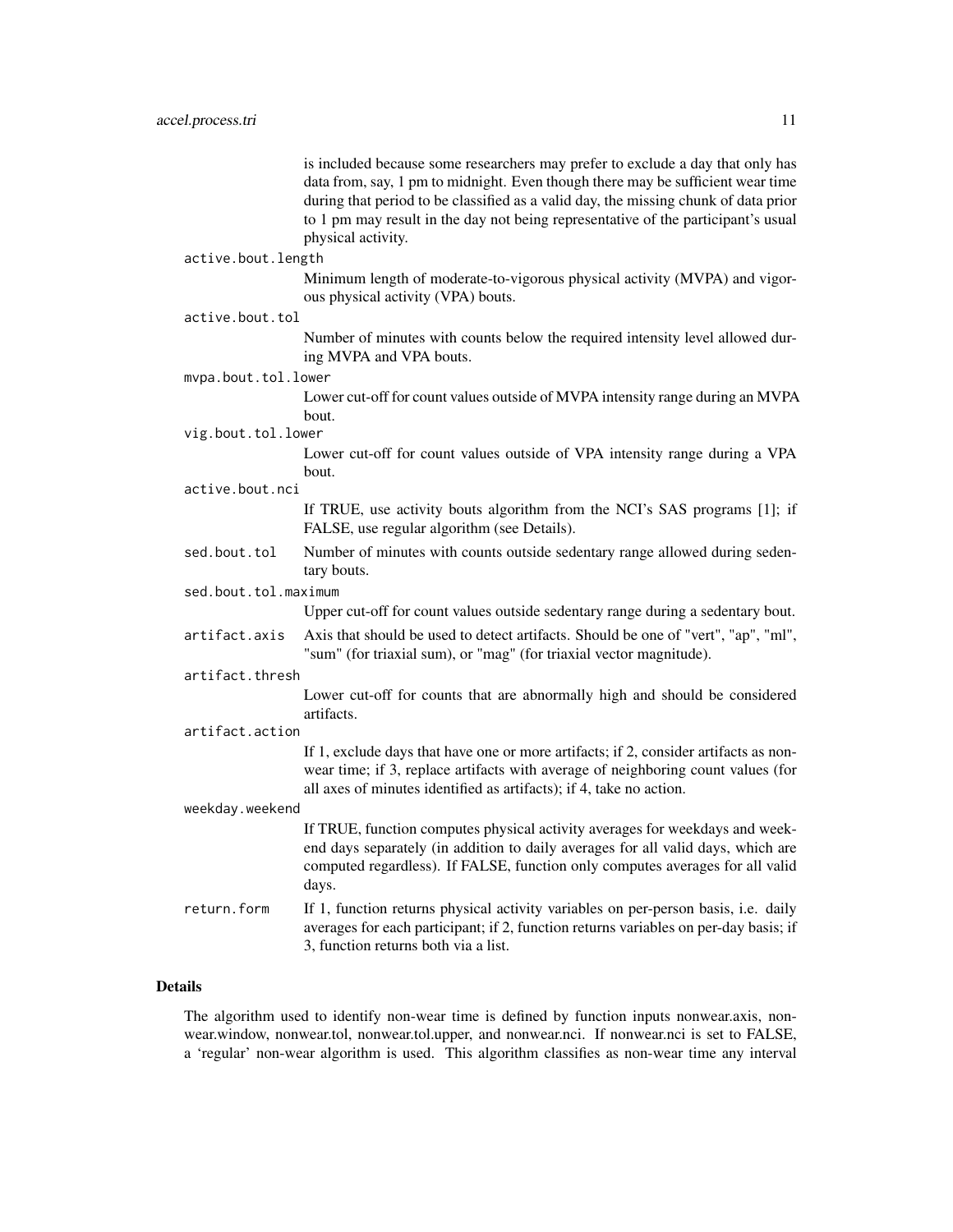<span id="page-11-0"></span>of length nonwear.window in which no more than nonwear.tol counts in the nonwear.axis axis are non-zero, and those counts are all less than nonwear.tol.upper. If nonwear.nci is set to TRUE, the non-wear algorithm from the NCI's SAS programs [2] is used. This algorithm classifies as non-wear time any interval of length nonwear.window that starts with a count value of 0, does not contain any periods with (nonwear.tol + 1) consecutive non-zero count values, and does not contain any counts greater than nonwear.tol.upper. Once a non-wear bout is established, it continues until there are (nonwear.tol  $+1$ ) consecutive non-zero count values or a single count value greater than nonwear.tol.upper.

The activity bout algorithm operates similarly to the non-wear algorithm. If active.bout.nci is set to FALSE, a 'regular' algorithm is used. To illustrate, any interval of length active.bout.length where no more than active.bout.tol minutes have counts less than int.cuts[3], and the counts below int.cuts[3] are all mvpa.bout.tol.lower or greater, is considered an MVPA bout. If active.bout.nci is set to TRUE, the NCI's algorithm is used. This algorithm defines an MVPA bout as an interval that starts with ten consecutive count values greater than or equal to int.cuts[3], allowing for up to active.bout.tol minutes with counts below int.cuts[3]. The first minute of the bout cannot be below int.cuts[3]. Once the MVPA bout is established, it continues until there are (active.bout.tol + 1) consecutive minutes with counts less than int.cuts[3]. The parameters mvpa.bout.tol.lower and vig.bout.tol.lower are not used in the NCI bout algorithm.

#### Value

A single matrix or a list of two matrices, depending on return.form.

#### **Note**

This function is similar to [accel.process.uni](#page-12-1), but works with triaxial accelerometer data. For example, rather than just calculating a single counts variable for each day of monitoring, accel.process.tri calculates a daily counts variable for the vertical axis, anteroposterior (AP) axis, and mediolateral (ML) axis, and also for the triaxial sum and triaxial vector magnitude (defined as the square root of the sum of the squares of the three axes). Also, the user can choose which of the five signals to use for artifact correction, non-wear detection, activity intensity classification, and hourly counts per minute averaging.

Some additional information on the package accelerometry and its functions can be found on the author's website, <https://sites.google.com/site/danevandomelen/>.

#### Author(s)

Dane R. Van Domelen

#### References

1. National Cancer Institute. Risk factor monitoring and methods: SAS programs for analyzing NHANES 2003-2004 accelerometer data. Available at: [http://riskfactor.cancer.gov/](http://riskfactor.cancer.gov/tools/nhanes_pam) [tools/nhanes\\_pam](http://riskfactor.cancer.gov/tools/nhanes_pam). Accessed July 31, 2014.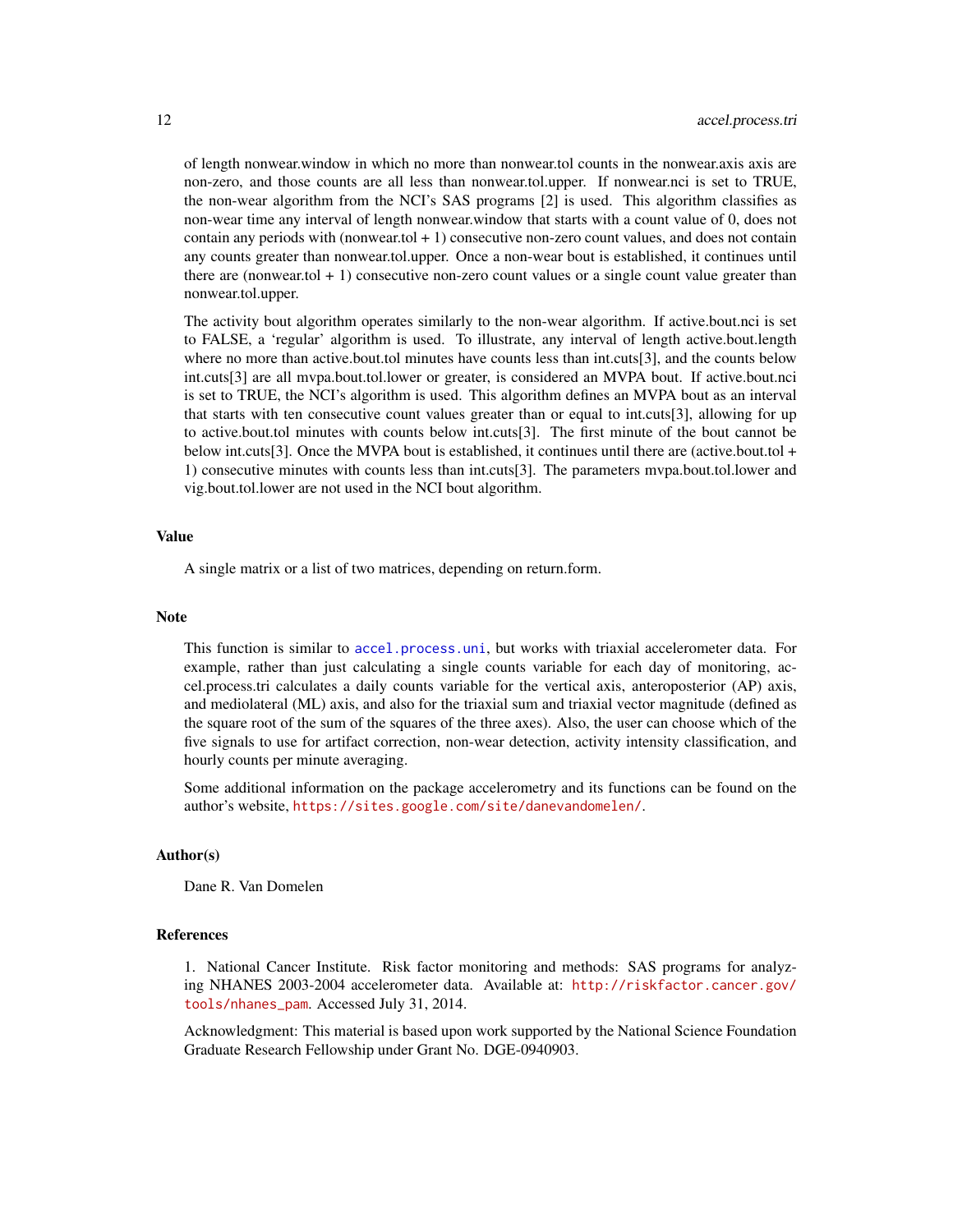#### <span id="page-12-0"></span>accel.process.uni 13

#### See Also

```
accel.artifacts, accel.bouts, accel.process.uni, accel.intensities, accel.sedbreaks,
accel.weartime, blockaves, movingaves, rle2, inverse.rle2
```
#### Examples

```
# Load in sample matrix
data(tridata)
# Process data and request per-day variables
accel.days1 <- accel.process.tri(counts = tridata[, 1:3], steps = tridata[, 4])
# Process data, but for non-wear detection use triaxial vector magnitude with 90-
# minute window and two-minute tolerance for nonzero counts up to 200
accel.days2 \leq accel.process.tri(counts = tridata[, 1:3], steps = tridata[, 4],nonwear.axis = "mag", nonwear.window = 90,
                                 nonwear.tol = 2, nonwear.tol.upper = 200)
```
<span id="page-12-1"></span>accel.process.uni *Process Uniaxial Minute-to-Minute Accelerometer Data*

#### Description

This function calculates a variety of physical activity variables based on uniaxial minute-to-minute accelerometer data for individual participants. A data dictionary for the variables returned is available here: <https://sites.google.com/site/danevandomelen/r-package-accelerometry/data-dictionary>.

#### Usage

```
accel.process.uni(counts, steps = NULL, nci.methods = FALSE,
               start.date = as.Date("2014/1/5"), start.time = "00:00:00", id = NULL,
                  brevity = 1, valid.days = 1, valid.week.days = 0,
                  valid.weekend.days = 0, int.cuts = c(100, 760, 2020, 5999),
                  cpm.nci = FALSE, days.distinct = FALSE, nonwear.window = 60,
                  nonwear.tol = 0, nonwear.tol.upper = 99, nonwear.nci = FALSE,
                  weartime.minimum = 600, weartime.maximum = 1440,
                  partialday.minimum = 1440, active.bout.length = 10,
               active.bout.tol = 0, mvpa.bout.tol.lower = 0, vig.bout.tol.lower = 0,
                  active.bout.nci = FALSE, sed.bout.tol = <math>0</math>,sed.bout.tol.maximum = int.cuts[2] - 1, artifact.thresh = 25000,
                 artifact.action = 1, weekday.weekend = FALSE, return.form = 2)
```
#### Arguments

| counts | Time series accelerometer counts vector                    |
|--------|------------------------------------------------------------|
| steps  | Steps vector. If specified, must be same length as counts. |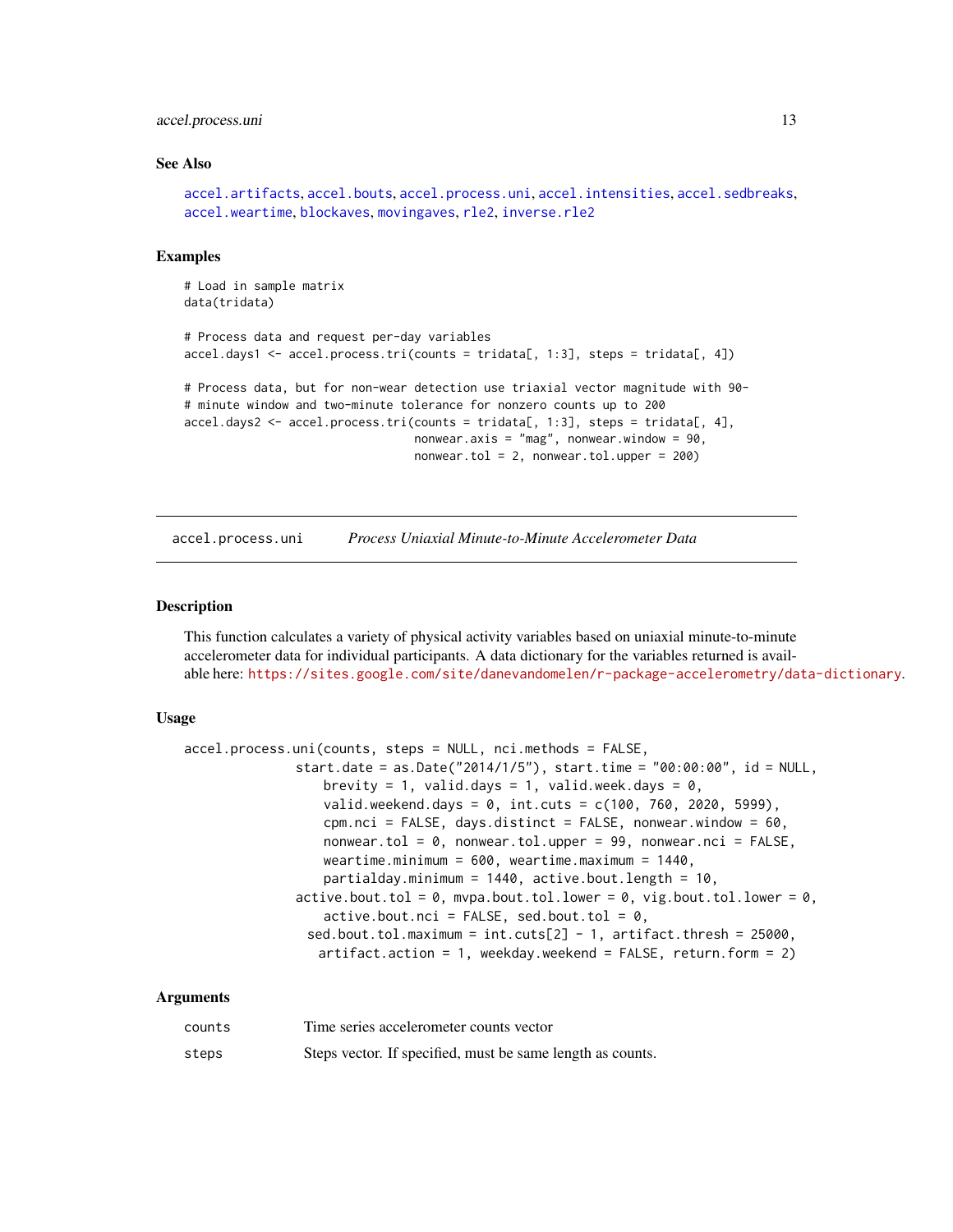| nci.methods        | If TRUE, inputs are set to replicate the data processing methods used by the<br>NCI's SAS programs [2]. More specifically:                                                                                                                                                                                                                                                                                                                                                                                                                                                   |
|--------------------|------------------------------------------------------------------------------------------------------------------------------------------------------------------------------------------------------------------------------------------------------------------------------------------------------------------------------------------------------------------------------------------------------------------------------------------------------------------------------------------------------------------------------------------------------------------------------|
|                    | valid.days = 4; valid.week.days = 0; valid.weekend.days = 0; int.cuts = $c(100,$<br>760, 2020, 5999); cpm.nci = TRUE; days.distinct = TRUE; nonwear.window =<br>60; nonwear.tol = 2; nonwear.tol.upper = $100$ ; nonwear.nci = TRUE; weartime.minimum<br>$= 600$ ; weartime.maximum $= 1440$ ; partialday.minimum $= 1440$ ; active.bout.length<br>$= 10$ ; active.bout.tol $= 2$ ; mvpa.bout.tol.lower $= 0$ ; vig.bout.tol.lower $= 0$ ; ac-<br>tive.bout.nci = TRUE; sed.bout.tol = 0; sed.bout.tol.maximum = $759$ ; artifact.thresh<br>$=$ 32767; artifact.action $=$ 3 |
|                    | Even if nci.methods is set to TRUE, the user can specify non-default values for<br>brevity, weekday.weekend, and return.form.                                                                                                                                                                                                                                                                                                                                                                                                                                                |
| start.date         | Date of first day of monitoring (must be of class 'date'). Only used to extract<br>day of week, so if day of week is known but date is not, user can enter any date<br>that corresponds to that day of the week. The default date corresponds to the<br>first Sunday in January 2014.                                                                                                                                                                                                                                                                                        |
| start.time         | Optional character vector indicating the start time for monitoring. If not speci-<br>fied it is assumed to be 00:00:00, i.e. the very beginning of the first day.                                                                                                                                                                                                                                                                                                                                                                                                            |
| id                 | Either a single value or a vector indicating the ID number for the participant<br>whose accelerometer data was entered.                                                                                                                                                                                                                                                                                                                                                                                                                                                      |
| brevity            | Controls the number of physical activity variables returned. If 1, returns basic<br>indicators of physical activity volume; if 2, also returns indicators of activity<br>intensities, activity bouts, sedentary behavior, and peak activity; if 3, also returns<br>hourly count averages.                                                                                                                                                                                                                                                                                    |
| valid.days         | Minimum number of valid days to be considered valid for analysis.                                                                                                                                                                                                                                                                                                                                                                                                                                                                                                            |
| valid.week.days    |                                                                                                                                                                                                                                                                                                                                                                                                                                                                                                                                                                              |
|                    | Minimum number of valid weekdays to be considered valid for analysis.                                                                                                                                                                                                                                                                                                                                                                                                                                                                                                        |
| valid.weekend.days |                                                                                                                                                                                                                                                                                                                                                                                                                                                                                                                                                                              |
|                    | Minimum number of valid weekend days to be considered valid for analysis.                                                                                                                                                                                                                                                                                                                                                                                                                                                                                                    |
| int.cuts           | Vector of four cut-points from which five intensity ranges are derived. For exam-<br>ple, if thresh = $c(100, 760, 2020, 5999)$ , minutes with 0-99 counts are classified<br>as intensity level 1, minutes with 100-759 counts are classified as intensity level<br>2, , and minutes with 5999 or greater counts are classified as intensity level 5.<br>Intensities 1-5 typically correspond to sedentary, light, lifestyle, moderate, and<br>vigorous.                                                                                                                     |
| cpm.nci            | If TRUE, average counts per minute is calculated by dividing average daily<br>counts by average daily weartime, as opposed to averaging each day's counts<br>per minute value. In general, leave as FALSE unless you want to replicate the<br>NCI's SAS programs [2].                                                                                                                                                                                                                                                                                                        |
| days.distinct      | If TRUE, treat each day of data as distinct, i.e. identify non-wear time and ac-<br>tivity bouts in day 1, then day 2, etc.; If FALSE, apply algorithms on continuous<br>basis for full monitoring period. If protocol has participants remove accelerome-<br>ter for sleep, strongly recommend setting to FALSE to capture non-wear periods<br>that start between 11 pm and midnight.                                                                                                                                                                                       |
|                    | nonwear.window Minimum length of a non-wear interval.                                                                                                                                                                                                                                                                                                                                                                                                                                                                                                                        |
| nonwear.tol        | Number of minutes with non-zero counts allowed during a non-wear interval.                                                                                                                                                                                                                                                                                                                                                                                                                                                                                                   |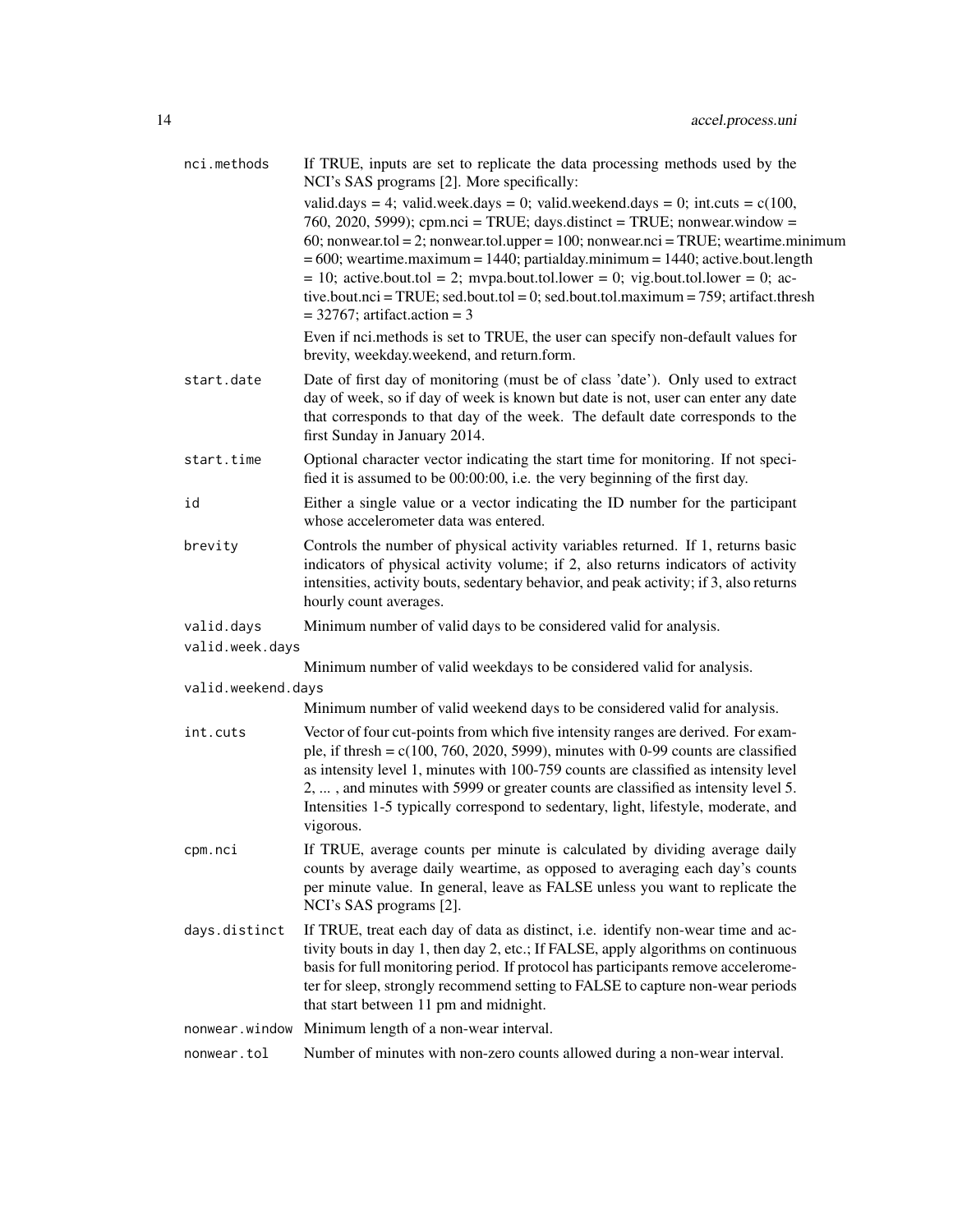nonwear.tol.upper

Maximum count value for a minute with non-zero counts during a non-wear interval.

nonwear.nci If TRUE, use non-wear algorithm from the NCI's SAS programs [2]; if FALSE, use regular algorithm (see Details).

weartime.minimum

Minimum number of wear time minutes for a day of monitoring to be considered valid.

weartime.maximum

Maximum number of wear time minutes for a day of monitoring to be considered valid. The default is 1440, but it may be better to set it to a lower value (e.g. 1200) if participants were instructed to remove their accelerometers for sleeping. Daily wear time greater than 1200 minutes corresponds to less than 4 hours of sleep. In these cases it seems more likely that the participant slept while wearing the device, and as a result had small movements overnight show up as wear time. This could inflate estimates of sedentary time and shrink estimates of physical activity, e.g. counts per minute.

#### partialday.minimum

Minimum number of minutes for a partial day of monitoring to be processed and potentially considered valid for analysis (generally applies only to the first and last days of monitoring, which may not cover full 24-hour periods). This input is included because some researchers may prefer to exclude a day that only has data from, say, 1 pm to midnight. Even though there may be sufficient wear time during that period to be classified as a valid day, the missing chunk of data prior to 1 pm may result in the day not being representative of the participant's usual physical activity.

#### active.bout.length

Minimum length of moderate-to-vigorous physical activity (MVPA) and vigorous physical activity (VPA) bouts.

#### active.bout.tol

Number of minutes with counts below the required intensity level allowed during MVPA and VPA bouts. If set to a non-zero value, and active.bout.nci is FALSE, specifying non-zero values for mvpa.bout.tol.lower and vig.bout.tol.lower is highly recommended. Otherwise the algorithm will tend to classify minutes immediately before and after an activity bout as being part of the bout.

#### mvpa.bout.tol.lower

Lower cut-off for count values outside of MVPA intensity range during an MVPA bout.

# vig.bout.tol.lower

Lower cut-off for count values outside of VPA intensity range during a VPA bout.

#### active.bout.nci

If TRUE, use activity bouts algorithm from the NCI's SAS programs [2]; if FALSE, use regular algorithm (see Details).

sed.bout.tol Number of minutes with counts outside sedentary range allowed during sedentary bouts.

sed.bout.tol.maximum

Upper cut-off for count values outside sedentary range during a sedentary bout.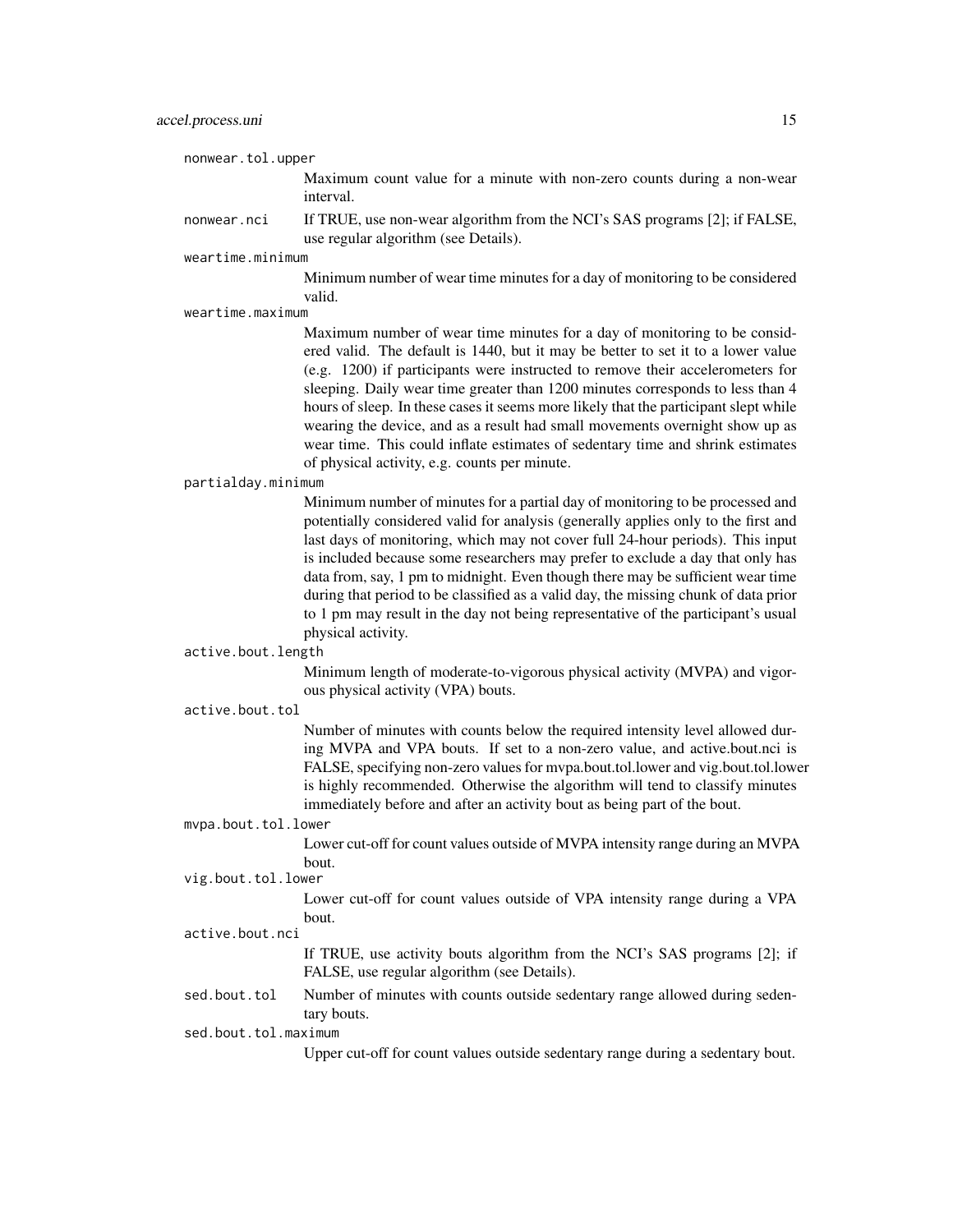| artifact.thresh |                                                                                                                                                                                                                                                            |
|-----------------|------------------------------------------------------------------------------------------------------------------------------------------------------------------------------------------------------------------------------------------------------------|
|                 | Lower cut-off for counts that are abnormally high and should be considered<br>artifacts (see Note).                                                                                                                                                        |
| artifact.action |                                                                                                                                                                                                                                                            |
|                 | If 1, exclude days that have one or more artifacts; if 2, consider artifacts as non-<br>wear time; if 3, replace artifacts with average of neighboring count values; if 4,<br>take no action (see Note).                                                   |
| weekday.weekend |                                                                                                                                                                                                                                                            |
|                 | If TRUE, function computes physical activity averages for weekdays and week-<br>end days separately (in addition to daily averages for all valid days, which are<br>computed regardless). If FALSE, function only computes averages for all valid<br>days. |
| return.form     | If 1, function returns physical activity variables on per-person basis, i.e. daily<br>averages for each participant; if 2, function returns variables on per-day basis; if<br>3, function returns both via a list.                                         |

#### Details

The algorithm used to identify non-wear time is defined by function inputs nonwear.window, nonwear.tol, nonwear.tol.upper, and nonwear.nci. If nonwear.nci is set to FALSE, a 'regular' non-wear algorithm is used. This algorithm classifies as non-wear time any interval of length nonwear.window in which no more than nonwear.tol counts are non-zero, and those counts are all less than nonwear.tol.upper. If nonwear.nci is set to TRUE, the non-wear algorithm from the NCI's SAS programs [2] is used. This algorithm classifies as non-wear time any interval of length nonwear.window that starts with a count value of 0, does not contain any periods with (nonwear.tol  $+1$ ) consecutive non-zero count values, and does not contain any counts greater than nonwear.tol.upper. Once a nonwear bout is established, it continues until there are (nonwear.tol + 1) consecutive non-zero count values or a single count value greater than nonwear.tol.upper.

The activity bout algorithm operates similarly to the non-wear algorithm. If active.bout.nci is set to FALSE, a 'regular' algorithm is used. To illustrate, any interval of length active.bout.length where no more than active.bout.tol minutes have counts less than int.cuts[3], and the counts below int.cuts[3] are all mvpa.bout.tol.lower or greater, is considered an MVPA bout. If active.bout.nci is set to TRUE, the NCI's algorithm is used. This algorithm defines an MVPA bout as an interval that starts with ten consecutive count values greater than or equal to int.cuts[3], allowing for up to active.bout.tol minutes with counts below int.cuts[3]. The first minute of the bout cannot be below int.cuts[3]. Once the MVPA bout is established, it continues until there are (active.bout.tol + 1) consecutive minutes with counts less than int.cuts[3]. The parameters mvpa.bout.tol.lower and vig.bout.tol.lower are not used in the NCI bout algorithm.

#### Value

A single matrix or a list of two matrices, depending on return.form.

#### Note

There is no perfect solution for dealing with abnormally high count values, also known as artifacts. The NCI's SAS programs replace artifacts (which they define as the ActiGraph AM-7164 maximum, 32767) with the mean of neighboring count values [2]. This can be done by specifying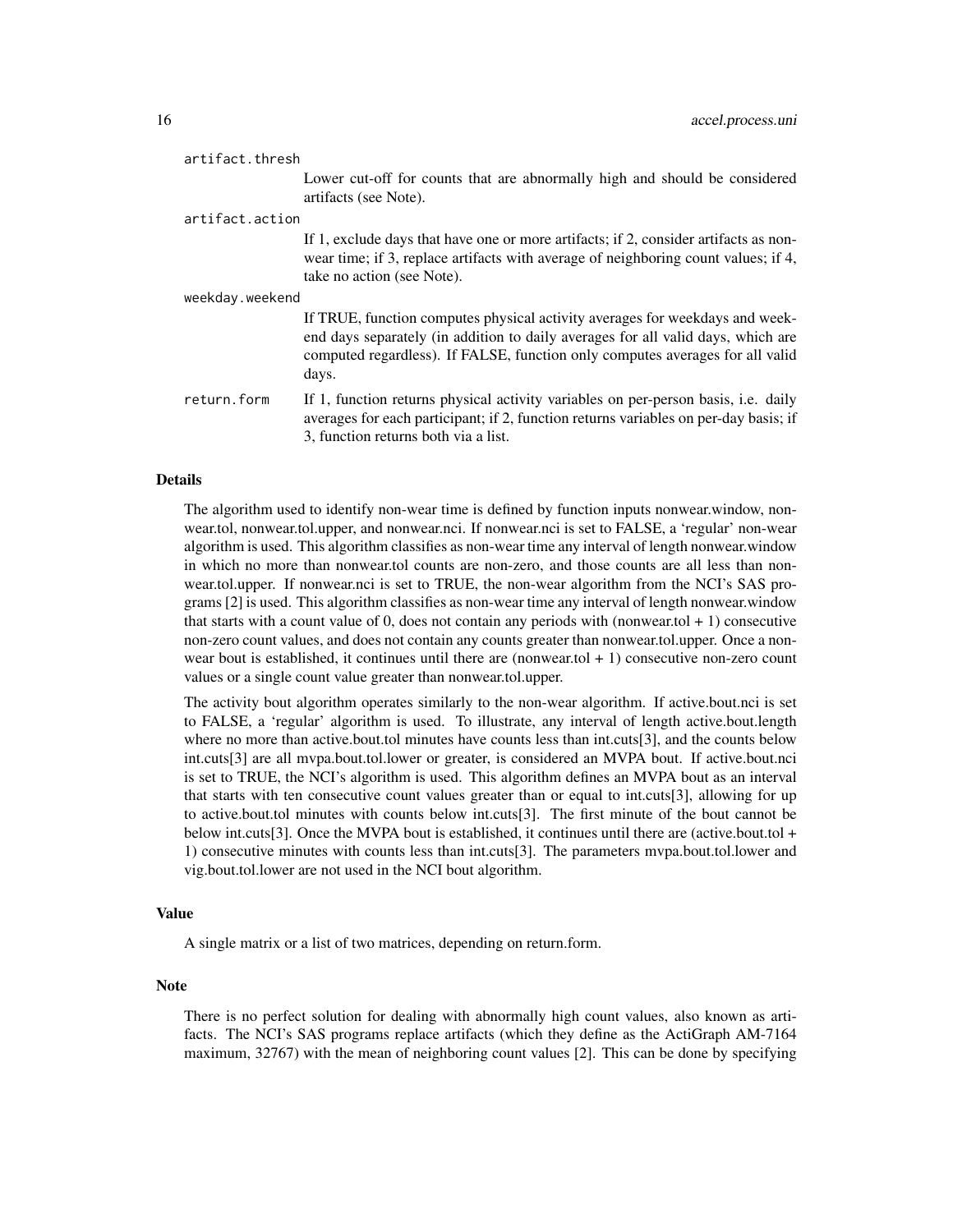#### <span id="page-16-0"></span>accel.process.uni 17

artifact.thresh =  $32767$  and artifact.action = 3. This method may work well, but in many cases count values that are artifacts are surrounded by count values that are only slightly lower, bringing into question whether the entire group of counts is plausible or implausible. Count values at or around the cut-point defined by artifact.thresh can contribute greatly to daily counts. Therefore the default settings, artifact.thresh =  $25000$  and artifact.action = 1, simply excludes days of monitoring with one or more count values of 25000 or greater. As this solution is clearly not ideal, users are welcome to choose their own preferred setting for artifact.thresh and artifact.action.

Some additional information on the package accelerometry and its functions can be found on the author's website, <https://sites.google.com/site/danevandomelen/>.

#### Author(s)

Dane R. Van Domelen

#### References

1. Centers for Disease Control and Prevention (CDC). National Center for Health Statistics (NCHS). National Health and Nutrition Examination Survey Data. Hyattsville, MD: US Department of Health and Human Services, Centers for Disease Control and Prevention, 2003-6 [http://www.](http://www.cdc.gov/nchs/nhanes/nhanes_questionnaires.htm) [cdc.gov/nchs/nhanes/nhanes\\_questionnaires.htm](http://www.cdc.gov/nchs/nhanes/nhanes_questionnaires.htm). Accessed July 31, 2014.

2. National Cancer Institute. Risk factor monitoring and methods: SAS programs for analyzing NHANES 2003-2004 accelerometer data. Available at: [http://riskfactor.cancer.gov/](http://riskfactor.cancer.gov/tools/nhanes_pam) [tools/nhanes\\_pam](http://riskfactor.cancer.gov/tools/nhanes_pam). Accessed July 31, 2014.

Acknowledgment: This material is based upon work supported by the National Science Foundation Graduate Research Fellowship under Grant No. DGE-0940903.

#### See Also

[accel.artifacts](#page-3-1), [accel.bouts](#page-4-1), [accel.process.tri](#page-7-1), [accel.intensities](#page-6-1), [accel.sedbreaks](#page-17-1), [accel.weartime](#page-18-1), [blockaves](#page-20-1), [movingaves](#page-22-1), [rle2](#page-25-1), [inverse.rle2](#page-21-1)

# Examples

```
# Load in sample matrix
data(unidata)
# Get data from ID number 21005
id.part1 <- unidata[unidata[, "seqn"] == 21005, "seqn"]
counts.part1 <- unidata[unidata[, "seqn"] == 21005, "paxinten"]
# Process data from ID 21005 and request per-day variables
accel.days <- accel.process.uni(counts = counts.part1, id = id.part1)
# Process data from ID 21005 and request daily averages
accel.averages <- accel.process.uni(counts = counts.part1, id = id.part1,
                                    return.form = 1)
# Process data from ID 21005 and request per-day variables and daily averages
accel.list <- accel.process.uni(counts = counts.part1, id = id.part1,
                                    return.form = 3)
```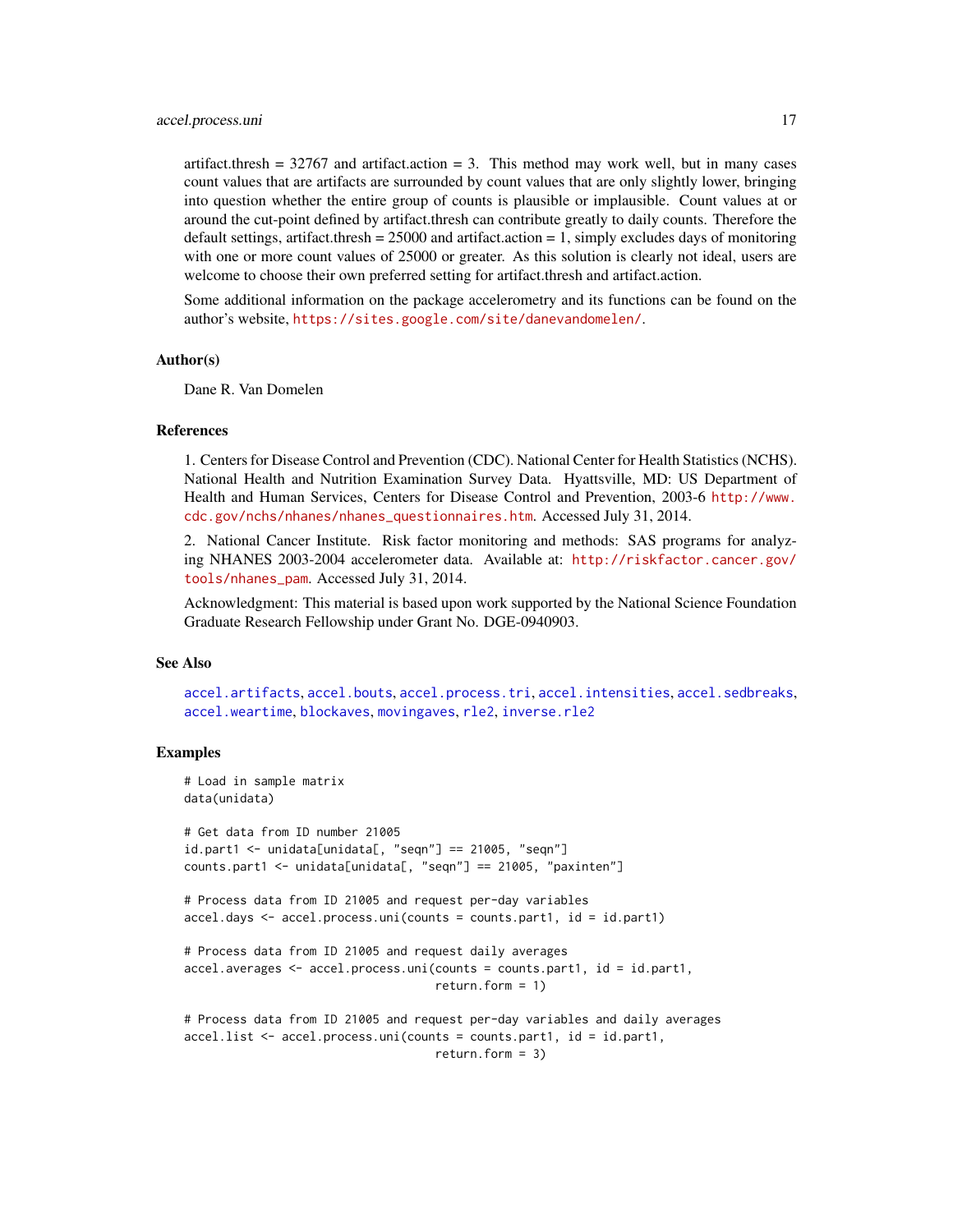```
# Process data according to methods used in NCI's SAS programs [2]
accel.nci1 <- accel.process.uni(counts = counts.part1, id = id.part1, brevity = 2,
                                valid.days = 4, cpm.nci = TRUE, days.distinct = TRUE,
                                nonwear.tol = 2, nonwear.tol.upper = 100,
                                nonwear.nci = TRUE, weartime.maximum = 1440,
                                active.bout.tol = 2, active.bout.net = TRUE,
                                artifact.thresh = 32767, artifact.action = 3,
                                return.form = 3)
# Repeat, but use nci.methods input for convenience
accel.nci2 <- accel.process.uni(counts = counts.part1, id = id.part1, nci.methods = TRUE,
                                brevity = 2, return.form = 3)
# Verify that previous two function calls give identical results
all(accel.nci1[[1]] == accel.nci2[[1]])
all(accel.nci1[[2]] == accel.nci2[[2]])
```

```
accel.sedbreaks Sedentary Breaks Detection
```
#### Description

This function identifies sedentary breaks in minute-to-minute accelerometer data.

#### Usage

```
accel.sedbreaks(counts, weartime = NULL, thresh = 100, return.flags = FALSE,
                skipchecks = FALSE)
```
#### Arguments

| counts       | Time series accelerometer counts vector.                                                                                                                                                                           |
|--------------|--------------------------------------------------------------------------------------------------------------------------------------------------------------------------------------------------------------------|
| weartime     | Accelerometer wear time vector; must be same length as counts and consist of<br>1's and 0's (if specified).                                                                                                        |
| thresh       | Minimum count value that must be achieved to record a sedentary break.                                                                                                                                             |
| return.flags | If TRUE, function returns vector of 0's and 1's in which 1's indicate minutes in<br>which a sedentary break has occurred; if FALSE, function returns total number<br>of sedentary breaks during monitoring period. |
| skipchecks   | If TRUE, function skips error checking code and runs slightly faster.                                                                                                                                              |

#### Value

Either a single numeric value indicating the total number of sedentary breaks during the monitoring period, or a vector of same length as counts where 1's indicate minutes in which a sedentary break has occurred.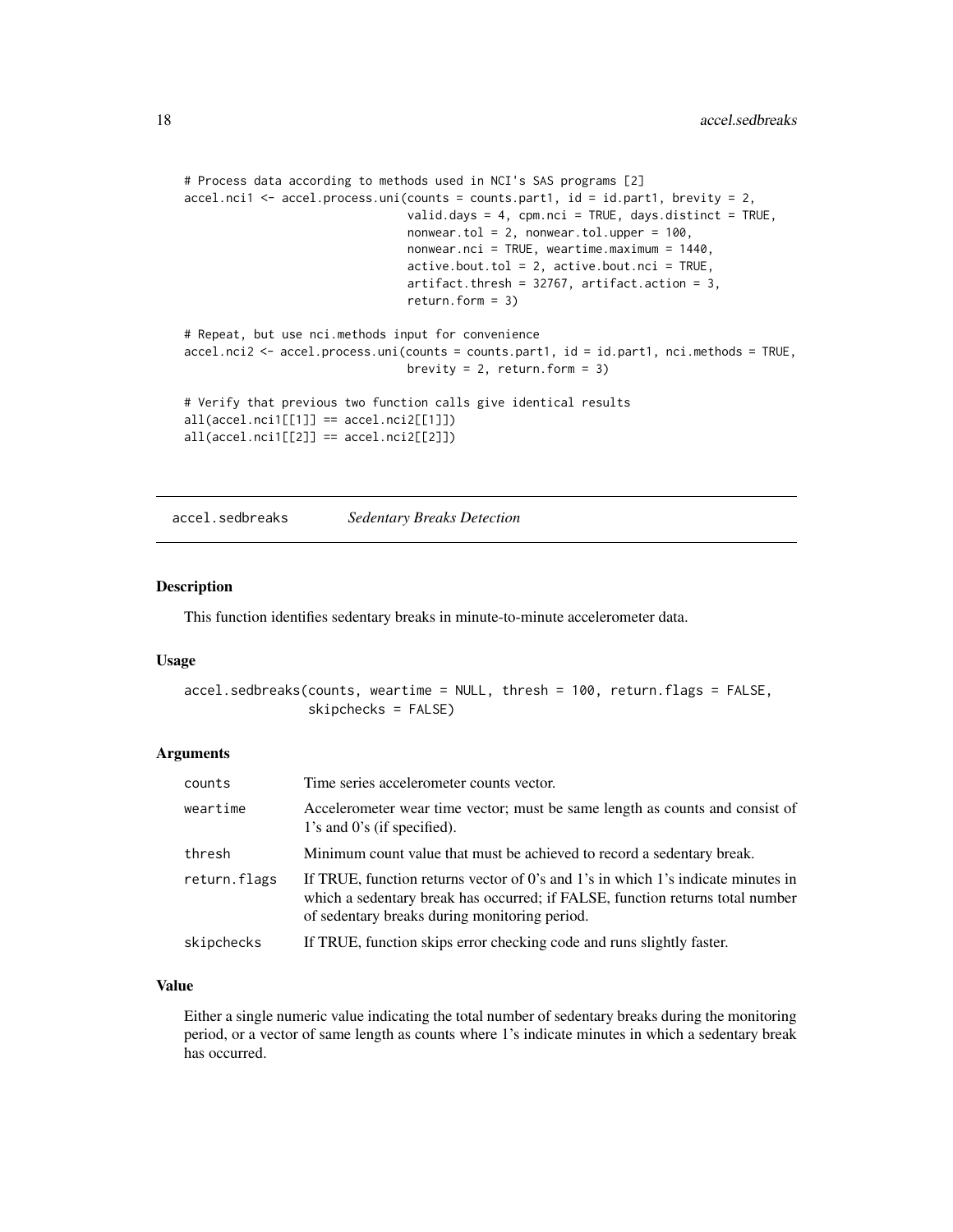# <span id="page-18-0"></span>accel.weartime 19

#### Note

If a wear time vector is not provided, algorithm may consider the first minute after a non-wear period as a sedentary break, which is not correct because the preceeding minute was non-wear time and may or may not have been sedentary time. This could result in a slight over-estimate of sedentary breaks.

Some additional information on the package accelerometry and its functions can be found on the author's website, <https://sites.google.com/site/danevandomelen/>

### Author(s)

Dane R. Van Domelen

#### References

Acknowledgment: This material is based upon work supported by the National Science Foundation Graduate Research Fellowship under Grant No. DGE-0940903.

# See Also

[accel.weartime](#page-18-1), [accel.process.uni](#page-12-1), [accel.process.tri](#page-7-1)

#### Examples

```
# Load in sample data frame
data(unidata)
# Get data from ID number 21005
id.part1 <- unidata[unidata[, "seqn"] == 21005, "seqn"]
counts.part1 <- unidata[unidata[, "seqn"] == 21005, "paxinten"]
# Identify periods of valid wear time
weartime.flag <- accel.weartime(counts = counts.part1)
# Count number of sedentary breaks (over full week)
num.sedbreaks <- accel.sedbreaks(counts = counts.part1, weartime = weartime.flag)
# Flag minutes that represent sedentary breaks
flag.sedbreaks <- accel.sedbreaks(counts = counts.part1, weartime = weartime.flag,
                                  return.flags = TRUE)
```
<span id="page-18-1"></span>accel.weartime *Accelerometer Non-Wear Detection*

# Description

This function identifies periods of non-wear time in minute-to-minute accelerometer data.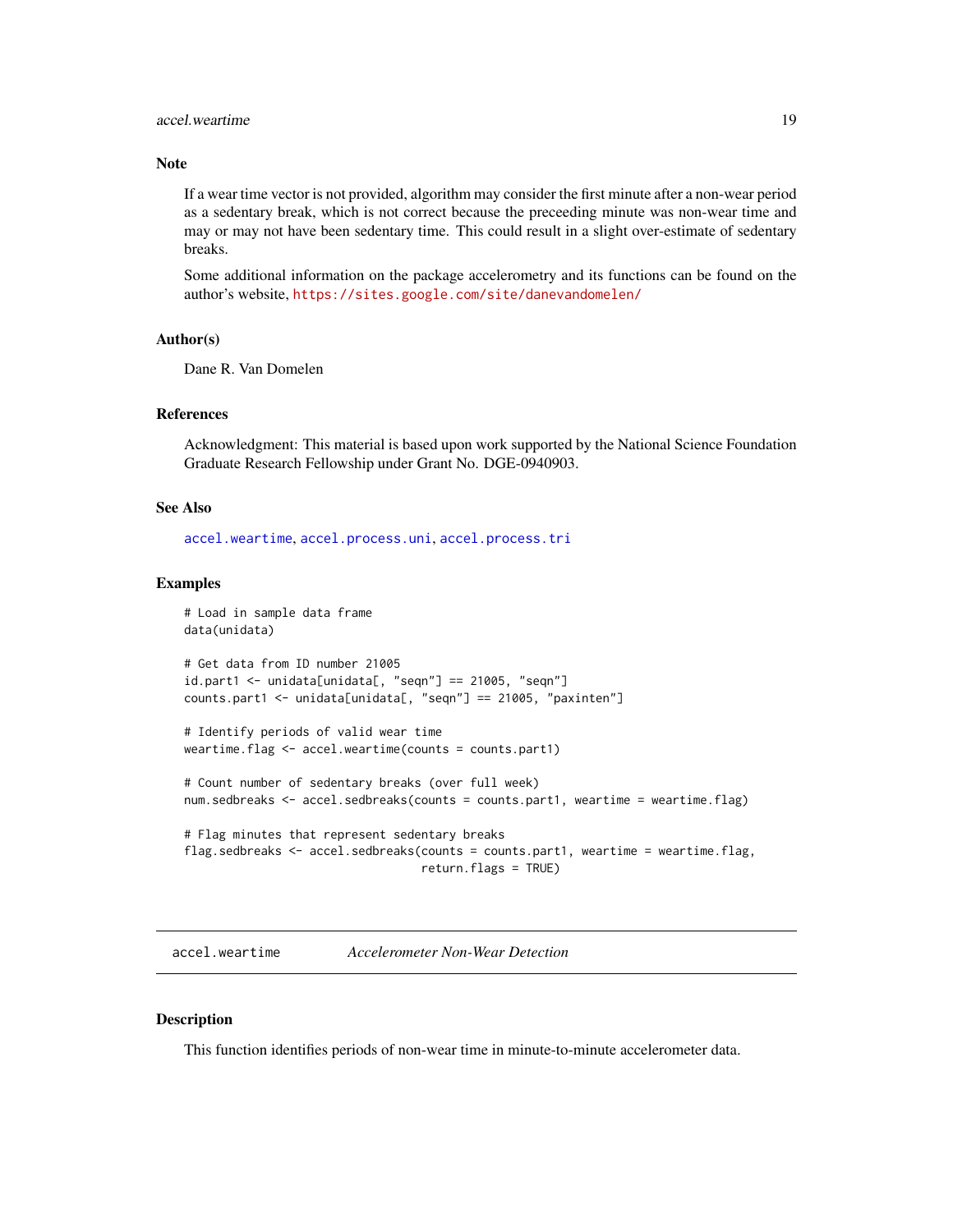#### Usage

```
accel.weartime(counts, window = 60, tol = 0, tol.upper = 99, nci = FALSE,
               days.distinct = FALSE, skipchecks = FALSE)
```
#### **Arguments**

| counts        | Time series accelerometer counts vector.                                                                                                                                                                                                                                    |
|---------------|-----------------------------------------------------------------------------------------------------------------------------------------------------------------------------------------------------------------------------------------------------------------------------|
| window        | Minimum length of a non-wear interval.                                                                                                                                                                                                                                      |
| tol           | Number of minutes with non-zero counts allowed during a non-wear interval.                                                                                                                                                                                                  |
| tol.upper     | Maximum count value for a minute with non-zero counts during a non-wear<br>interval.                                                                                                                                                                                        |
| nci           | If TRUE, use non-wear algorithm from the NCI's SAS programs [1]; if FALSE,<br>use regular algorithm (see Details).                                                                                                                                                          |
| days.distinct | if TRUE, treat each day of data as distinct, i.e. identify wear time in day 1, then<br>day 2, etc.; if FALSE, apply algorithm on continuous basis for full monitoring<br>period. Function assumes that first 1440 data points are day 1, next 1440 are day<br>2, and so on. |
| skipchecks    | If TRUE, function skips error checking code and runs slightly faster.                                                                                                                                                                                                       |

#### Details

If nci is set to FALSE, the algorithm uses a moving window to go through every possible interval of length window in input vector counts. Any interval in which no more than tol counts are non-zero, and those counts are less than tol.upper, is classified as non-wear time.

If nci is set to TRUE, non-wear time is classified according to the algorithm used in the NCI's SAS programs [1]. Briefly, this algorithm defines a non-wear period as an interval of length window that starts with a count value of 0, does not contain any periods with  $(tol + 1)$  consecutive non-zero count values, and does not contain any counts greater than tol.upper. If these criteria are met, the bout continues until there are  $(tol + 1)$  consecutive non-zero count values or a single count value greater than tol.upper.

#### Value

Integer vector of same length as counts and weartime, with 1's indicating minutes of valid wear time, and 0's indicating minutes of non-wear time.

#### Note

Leaving days.distinct set to FALSE is strongly encouraged. If set to TRUE, non-wear periods that span the end of one day and the beginning of the next might be missed. This option is included because it is necessary to reproduce the algorithm used in the NCI's SAS programs [1].

Some additional information on the package accelerometry and its functions can be found on the author's website, <https://sites.google.com/site/danevandomelen/>

# Author(s)

Dane R. Van Domelen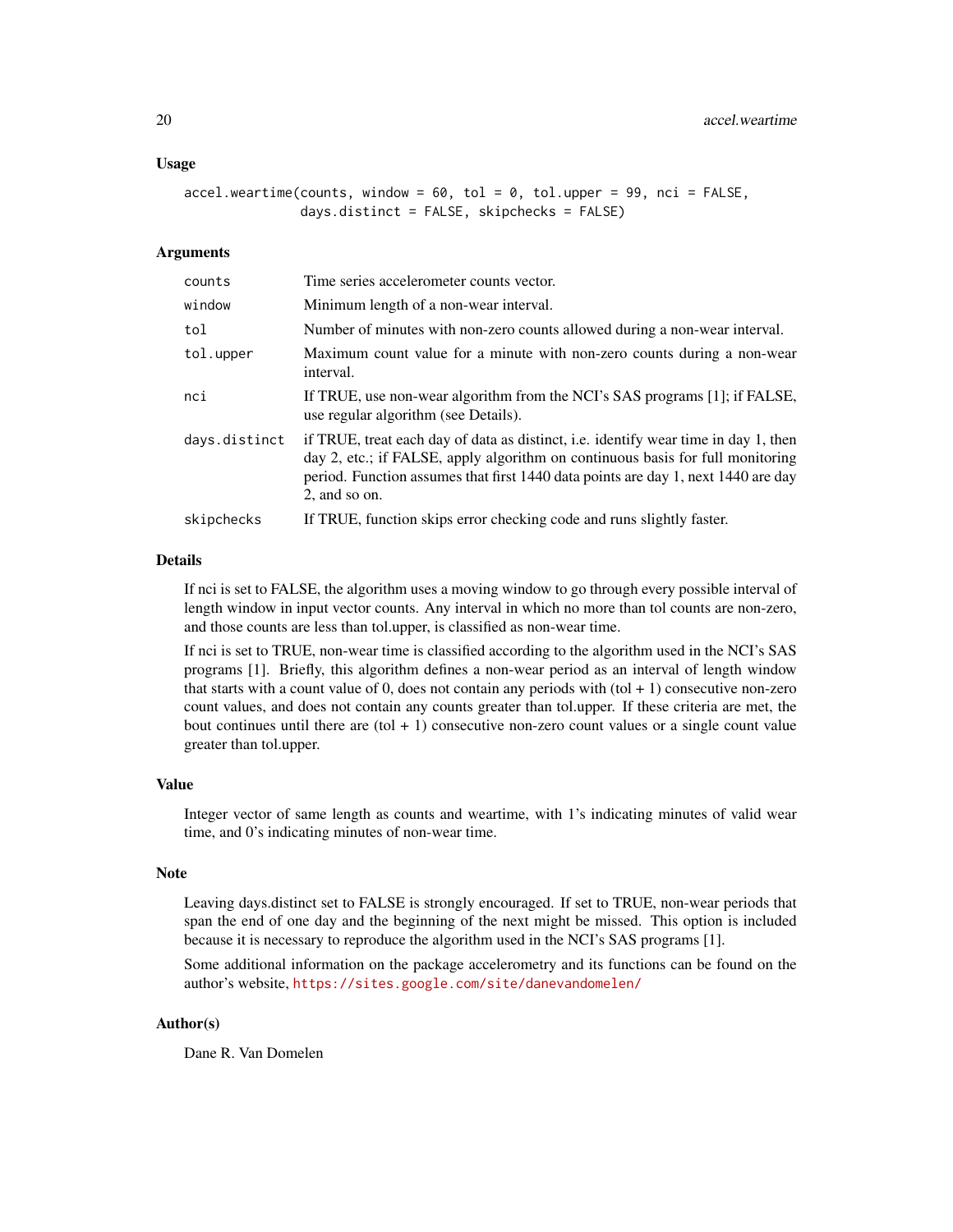#### <span id="page-20-0"></span>blockaves 21

# References

1. National Cancer Institute. Risk factor monitoring and methods: SAS programs for analyzing NHANES 2003-2004 accelerometer data. Available at: [http://riskfactor.cancer.gov/](http://riskfactor.cancer.gov/tools/nhanes_pam) [tools/nhanes\\_pam](http://riskfactor.cancer.gov/tools/nhanes_pam). Accessed July 31, 2014.

Acknowledgment: This material is based upon work supported by the National Science Foundation Graduate Research Fellowship under Grant No. DGE-0940903.

# See Also

[accel.process.uni](#page-12-1), [accel.process.tri](#page-7-1)

#### Examples

```
# Load in sample data frame
data(unidata)
# Get data from ID number 21005
counts.part1 <- unidata[unidata[, "seqn"] == 21005, "paxinten"]
# Identify periods of valid wear time
weartime.flag <- accel.weartime(counts = counts.part1)
```
<span id="page-20-1"></span>blockaves *Block Average Calculator*

### Description

This function returns averages for non-overlapping segments of data.

# Usage

```
blockaves(x, window, skipchecks = FALSE)
```
#### Arguments

| $\mathsf{x}$ | Input vector.                                                         |
|--------------|-----------------------------------------------------------------------|
| window       | Window length.                                                        |
| skipchecks   | If TRUE, function skips error checking code and runs slightly faster. |

# Value

Vector of length floor(length(x) / window)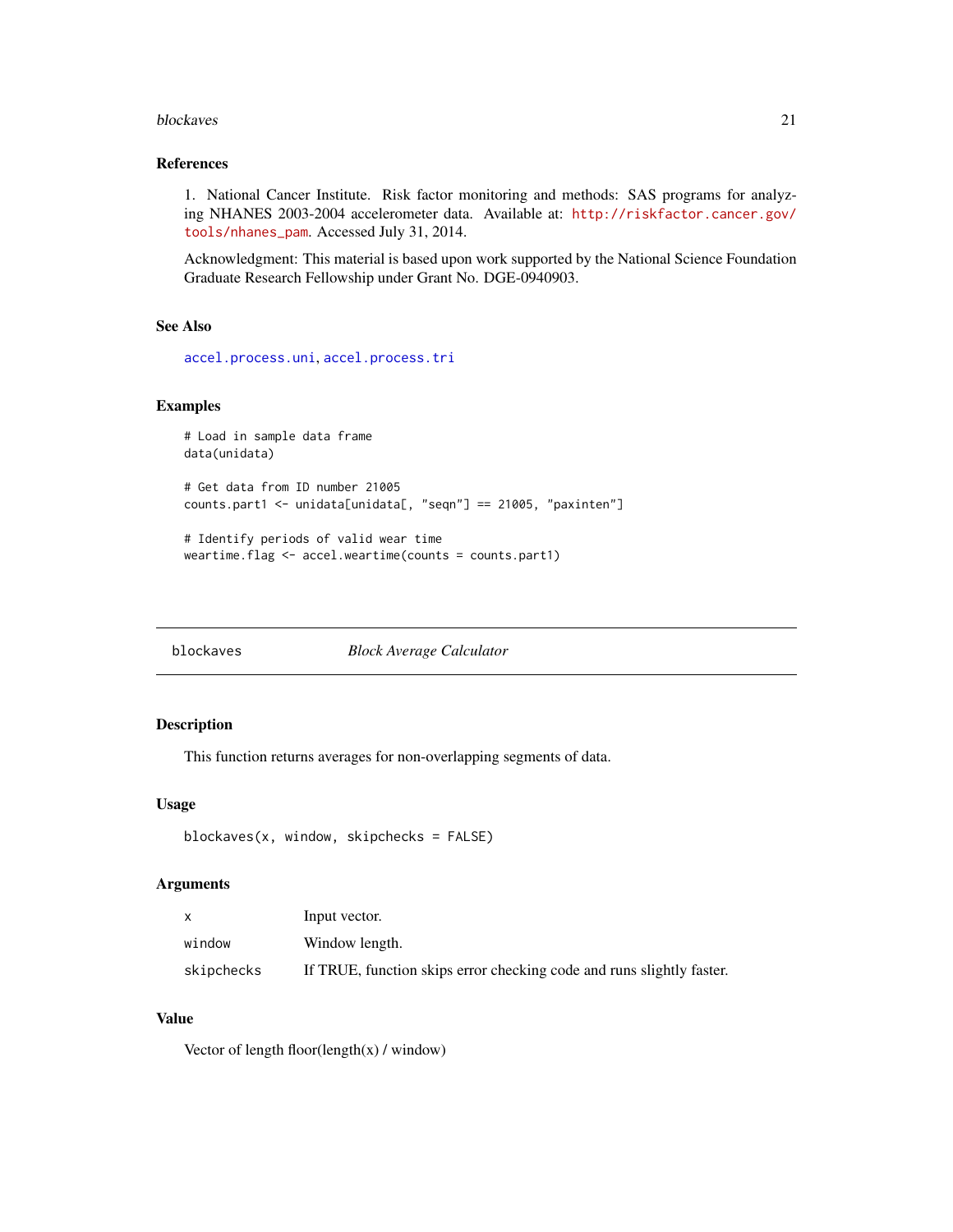# <span id="page-21-0"></span>Note

If  $length(x)$  is not an exact multiple of window, the average for the last partial segment of data is dropped.

Some additional information on the package accelerometry and its functions can be found on the author's website, <https://sites.google.com/site/danevandomelen/>

# Author(s)

Dane R. Van Domelen

#### References

Acknowledgment: This material is based upon work supported by the National Science Foundation Graduate Research Fellowship under Grant No. DGE-0940903.

# See Also

#### [movingaves](#page-22-1)

# Examples

```
# Load in sample data frame
data(unidata)
# Get data from ID number 21005, Saturday only
counts.saturday <-
   unidata[unidata[, "seqn"] == 21005 & unidata[, "paxday"] == 7, "paxinten"]
# Calculate and plot hourly count averages
hourly.averages \leq blockaves(x = counts.saturday, window = 60)
plot(hourly.averages)
```
<span id="page-21-1"></span>inverse.rle2 *Inverse Run Length Encoding (Alternate Implementation)*

# Description

Re-construct vector compressed by rle2.

#### Usage

```
inverse.rle2(x)
```
#### Arguments

x Object returned by rle2.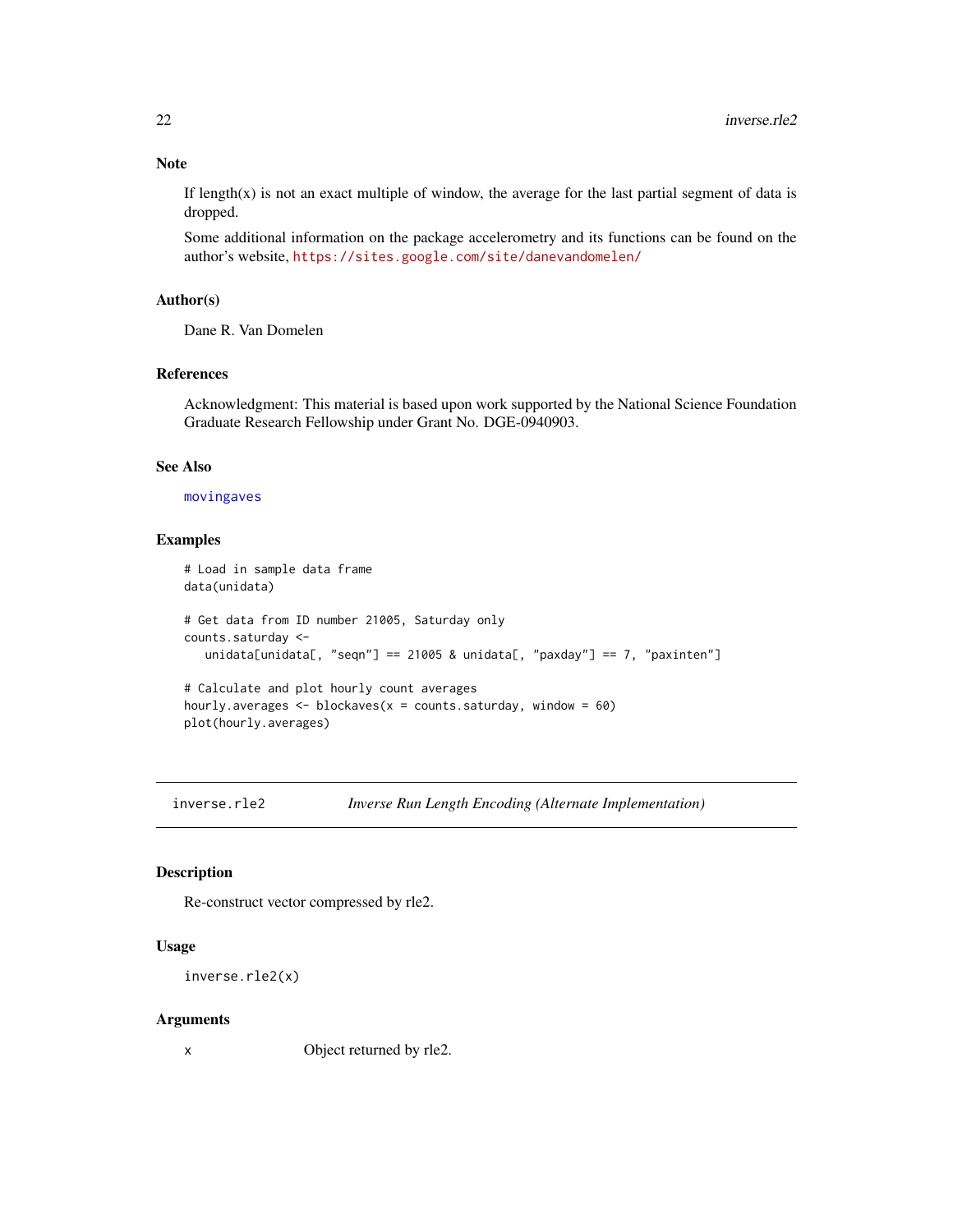# <span id="page-22-0"></span>movingaves 23

# Value

Numeric or character vector.

# Note

This function expands a vector compressed by rle2. It basically just re-formats the object generated by rle2 and then calls inverse.rle. It also works on vectors compressed by rle, but there is no advantage to using inverse.rle2 rather than inverse.rle in that scenario.

#### Author(s)

Dane R. Van Domelen

# References

Acknowledgment: This material is based upon work supported by the National Science Foundation Graduate Research Fellowship under Grant No. DGE-0940903.

# See Also

[rle2](#page-25-1), [rle](#page-0-0), [inverse.rle](#page-0-0)

### Examples

```
# Create dummie vector x
x \leq -c(0, 0, 0, -1, -1, 10, 10, 4, 6, 6)# Summarize x using rle2
x.summarized <- rle2(x)
# Reconstruct x
x.reconstructed <- inverse.rle2(x.summarized)
```
<span id="page-22-1"></span>movingaves *Moving Averages*

# **Description**

This function returns either a vector of moving averages or the maximum moving average for some input vector x.

# Usage

```
movingaves(x, window, return.max = FALSE, skipchecks = FALSE)
```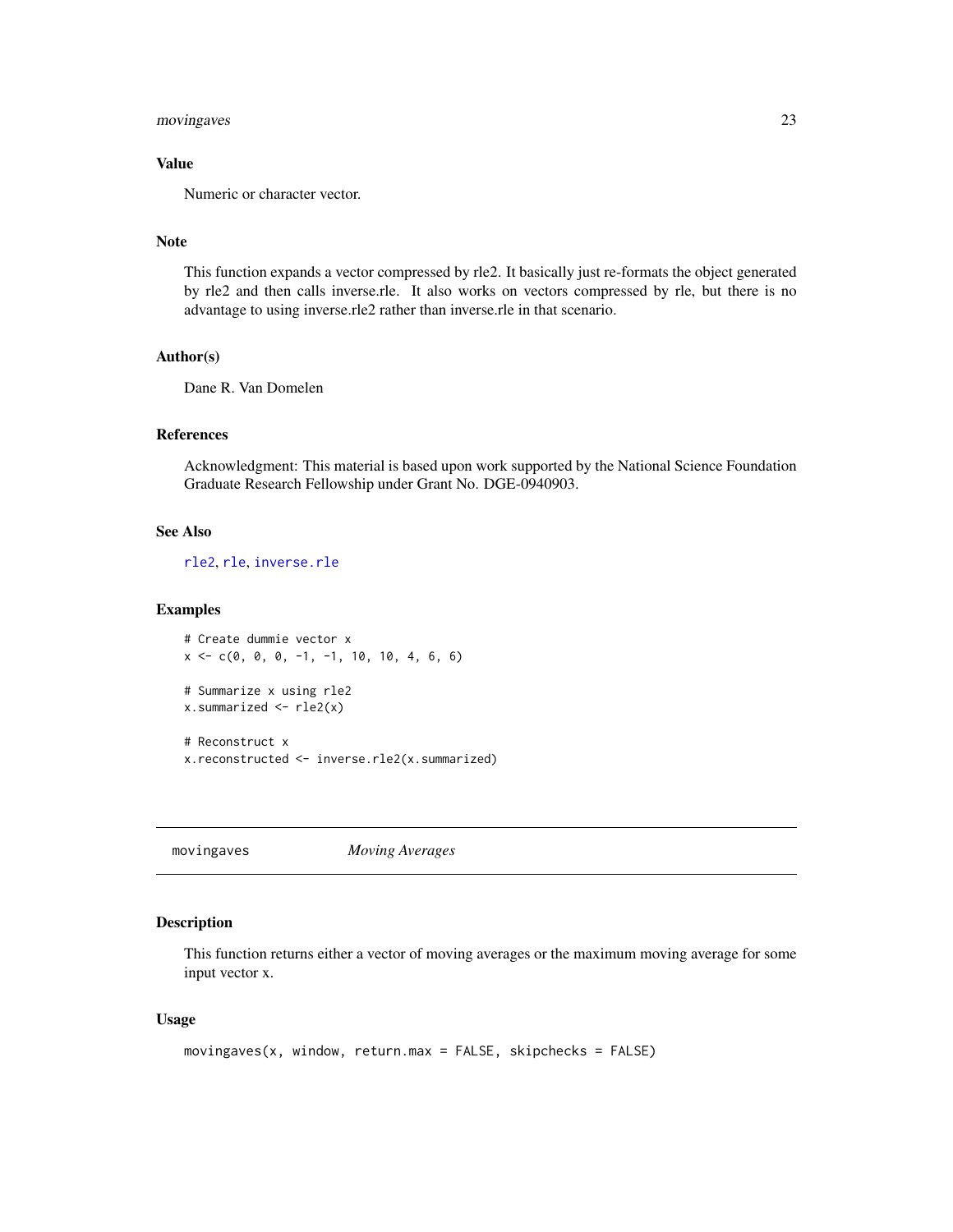#### <span id="page-23-0"></span>**Arguments**

| <b>X</b>   | Input vector.                                                                                                    |
|------------|------------------------------------------------------------------------------------------------------------------|
| window     | Window length for moving averages.                                                                               |
| return.max | If TRUE, function returns the maximum moving average; if FALSE, function<br>returns a vector of moving averages. |
| skipchecks | If TRUE, function skips error checking code and runs slightly faster.                                            |

# Value

Either a single numeric value indicating the maximum moving average, or a vector of length  $(\text{length}(x) - \text{window} + 1)$  with moving averages.

### Note

Some additional information on the package accelerometry and its functions can be found on the author's website, <https://sites.google.com/site/danevandomelen/>

#### Author(s)

Dane R. Van Domelen

#### References

Acknowledgment: This material is based upon work supported by the National Science Foundation Graduate Research Fellowship under Grant No. DGE-0940903.

### See Also

[blockaves](#page-20-1)

#### Examples

```
# Load in sample data frame
data(unidata)
# Get data from ID number 21005
counts.part1 <- unidata[unidata[, "seqn"] == 21005, "paxinten"]
# Create vector of all 10-minute moving averages
all.10min.averages \leq movingaves(x = counts.part1, window = 10)
# Calculate maximum 10-minute moving average
max.10min.average <- movingaves(x = counts.part1, window = 10, return.max = TRUE)
```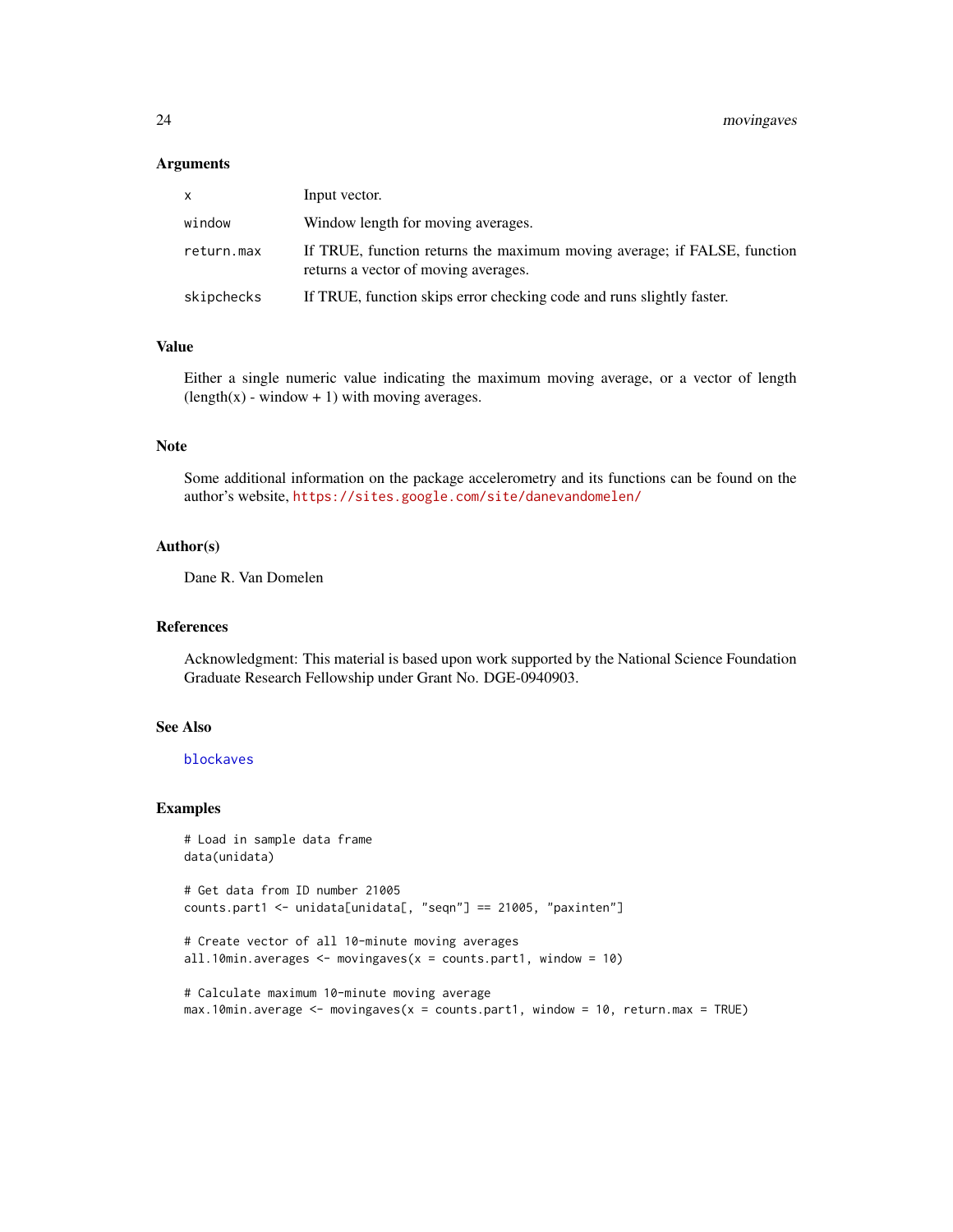<span id="page-24-0"></span>

# Description

Not intended for direct use.

# Usage

```
personvars(dayvars, rows, days, wk, we)
```
# Arguments

| dayvars | Matrix that contains daily physical activity variables.                                    |
|---------|--------------------------------------------------------------------------------------------|
| rows    | Number of rows in the matrix to be returned.                                               |
| days    | Minimum number of valid days required to be considered valid data for analysis.            |
| wk      | Minimum number of valid weekdays required to be considered valid data for<br>analysis.     |
| we      | Minimum number of valid weekend days required to be considered valid data<br>for analysis. |

# Value

Matrix with averages for physical activity variables.

# Author(s)

Dane R. Van Domelen

# References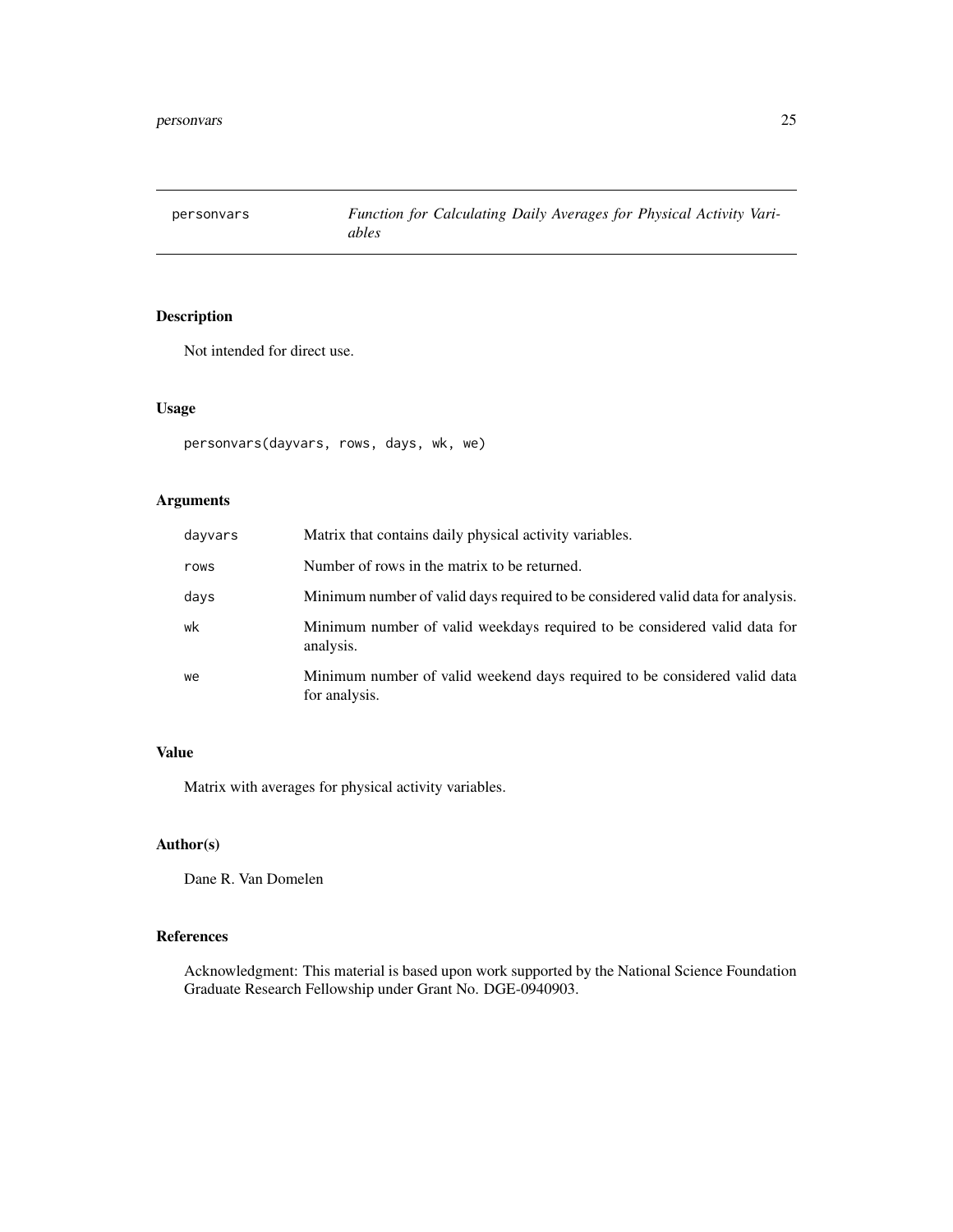#### <span id="page-25-1"></span><span id="page-25-0"></span>Description

Summarize vector of numeric or character values containing runs of repeated values. This function is very similar to the base function rle, but sometimes much faster, and different in that it has an option to return the start/end indices for each run.

#### Usage

rle2(x, indices = FALSE, return.list = FALSE)

#### **Arguments**

| X           | Input vector containing either numeric or character data.                                                                                                                                                                                                                                                 |
|-------------|-----------------------------------------------------------------------------------------------------------------------------------------------------------------------------------------------------------------------------------------------------------------------------------------------------------|
| indices     | If FALSE, function records values and lengths for each run; if TRUE, function<br>records values, start positions, stop positions, and lengths for each run.                                                                                                                                               |
| return.list | If FALSE, function returns 2- or 4-column matrix if x is a numeric vector and 2-<br>or 4- column data frame if x is a character vector (number of columns depends<br>on value for indices); if TRUE, function returns 2- or 4-element list, similar to<br>the object returned by the base R function rle. |

#### Value

Depending on the inputs indices and return.list, a matrix or data frame with 2 or 4 columns, or a list of either 2 or 4 vectors.

# Note

For numeric data, rle2 runs 2-10 times faster than rle. In general, the longer the input vector and the longer the runs, the greater the speed advantage of rle2 over rle.

For character data, rle2 is often slower than rle, sometimes by an order of magnitude or more. However, for very long vectors (e.g. length  $> 10,000$ ) with long runs (e.g. average run length  $>$ 100), rle2 can be up to 5 times faster than rle.

Some additional information on the package accelerometry and its functions can be found on the author's website, <https://sites.google.com/site/danevandomelen/>

# Author(s)

Dane R. Van Domelen

#### References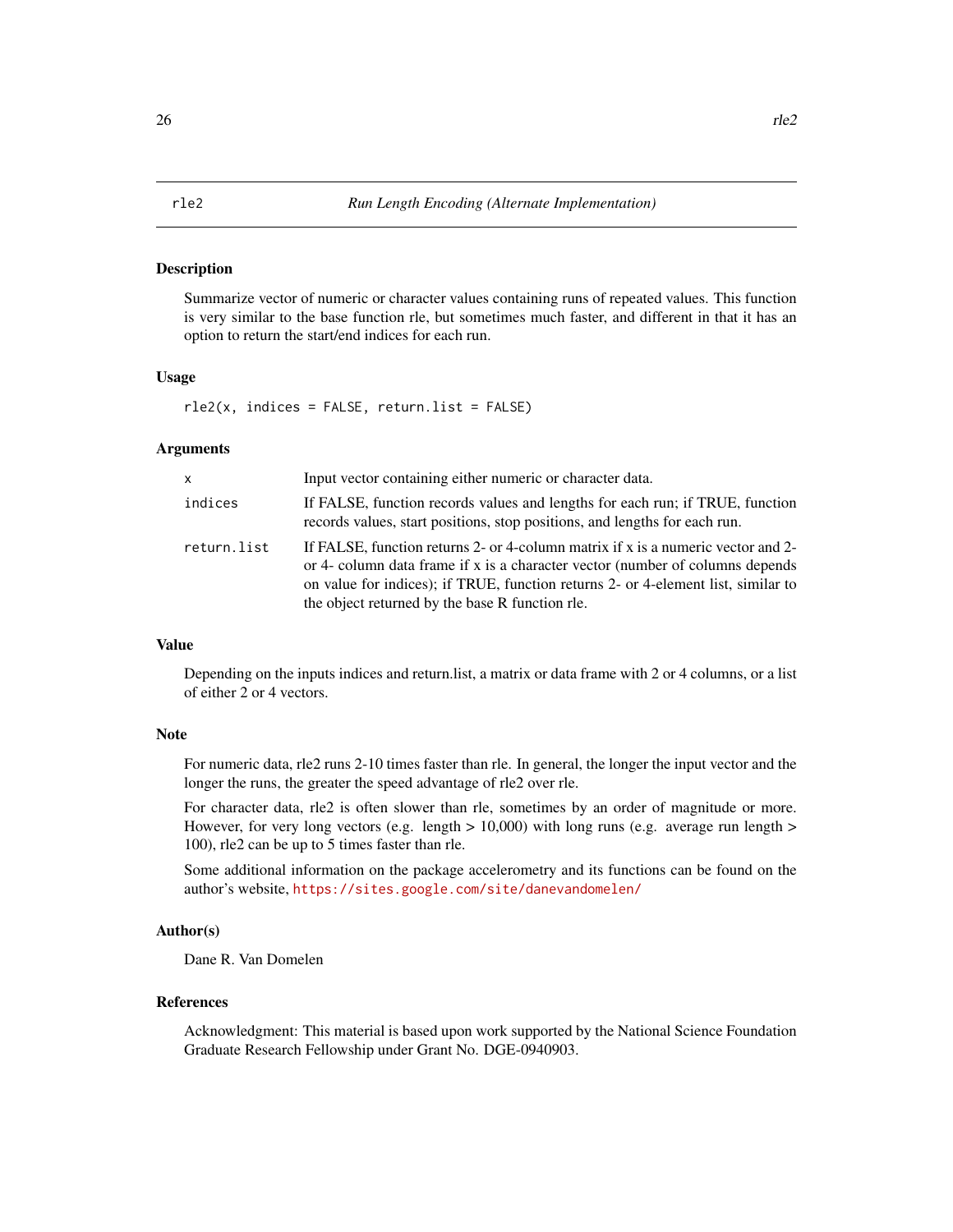#### <span id="page-26-0"></span>tridata 27

# See Also

[inverse.rle2](#page-21-1), [rle](#page-0-0), [inverse.rle](#page-0-0)

#### Examples

```
# Create dummie vector x
x \leq -c(0, 0, 0, -1, -1, 10, 10, 4, 6, 6)# Summarize x using rle2
x.summarized <- rle2(x)
# Repeat, but also record start/stop indices for each run
x.summarized <- rle2(x = x, \text{ indices} = TRUE)
```
tridata *Triaxial Sample Data*

# Description

This dataset is used to illustrate the accel.process.tri function in the accelerometry package.

#### Usage

data(tridata)

#### Format

The format is: int [1:10080, 1:4] 118 0 0 2 0 0 0 20 0 0 ... - attr(\*, "dimnames")=List of 2 ..\$ : chr [1:10080] "526" "527" "528" "529" ... ..\$ : chr [1:4] "vert" "ap" "ml" "steps"

# Details

This dataset contains a four-column matrix. The first three columns are counts in the vertical, anteroposterior, and mediolateral axes, and the fourth column is steps. There are seven days worth of data from a volunteer.

#### Source

This data was graciously provided by Ei Ei Khaing Nang from the Department of Epidemiology and Public Health, Yong Loo Lin School of Medicine, National University of Singapore, Singapore, Republic of Singapore.

#### References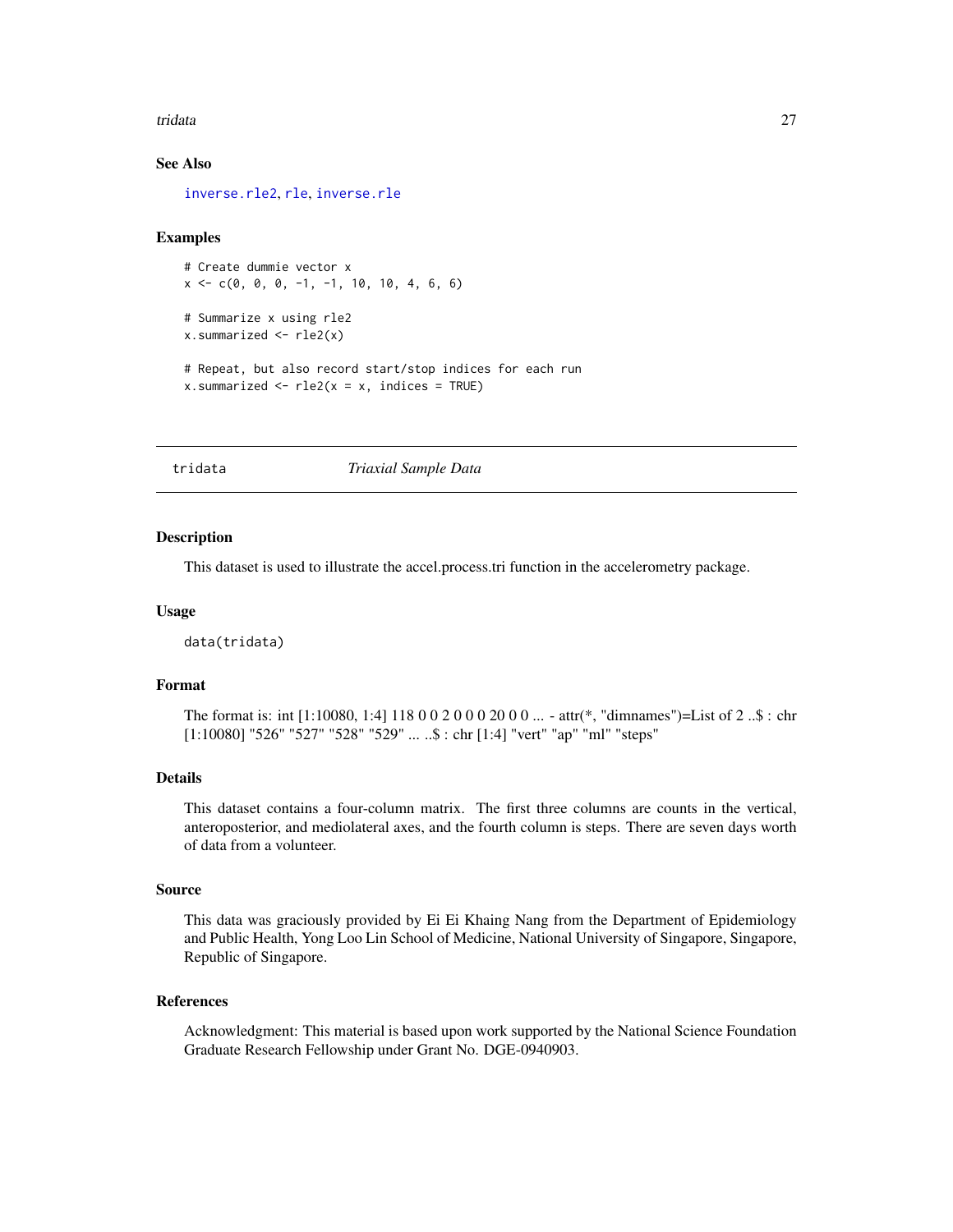#### 28 unidata est est est elementaria est el est el est el est el est el est el est el est el est el est el est e

#### Examples

```
# Load in sample data
data(tridata)
```

```
# Plot one day of step data
plot(tridata[1:1440, 4])
```
unidata *Uniaxial Sample Data*

# Description

This dataset is used to illustrate the various functions in the package accelerometry.

# Usage

data(unidata)

# Format

The format is: int [1:50400, 1:3] 21005 21005 21005 21005 21005 21005 21005 21005 21005 21005 ... - attr(\*, "dimnames")=List of 2 ..\$ : NULL ..\$ : chr [1:3] "seqn" "paxday" "paxinten"

# Details

NA

# Source

The data is for from five participants in NHANES 2003-2004 [1]. The full dataset is available at: [http://wwwn.cdc.gov/nchs/nhanes/search/datapage.aspx?Component=Examination&Cycle](http://wwwn.cdc.gov/nchs/nhanes/search/datapage.aspx?Component=Examination&CycleBeginYear=2003)BeginYear= [2003](http://wwwn.cdc.gov/nchs/nhanes/search/datapage.aspx?Component=Examination&CycleBeginYear=2003)

#### References

1. Centers for Disease Control and Prevention (CDC). National Center for Health Statistics (NCHS). National Health and Nutrition Examination Survey Data. Hyattsville, MD: US Department of Health and Human Services, Centers for Disease Control and Prevention, 2003-6 [http://www.](http://www.cdc.gov/nchs/nhanes/nhanes_questionnaires.htm) [cdc.gov/nchs/nhanes/nhanes\\_questionnaires.htm](http://www.cdc.gov/nchs/nhanes/nhanes_questionnaires.htm). Accessed July 31, 2014.

<span id="page-27-0"></span>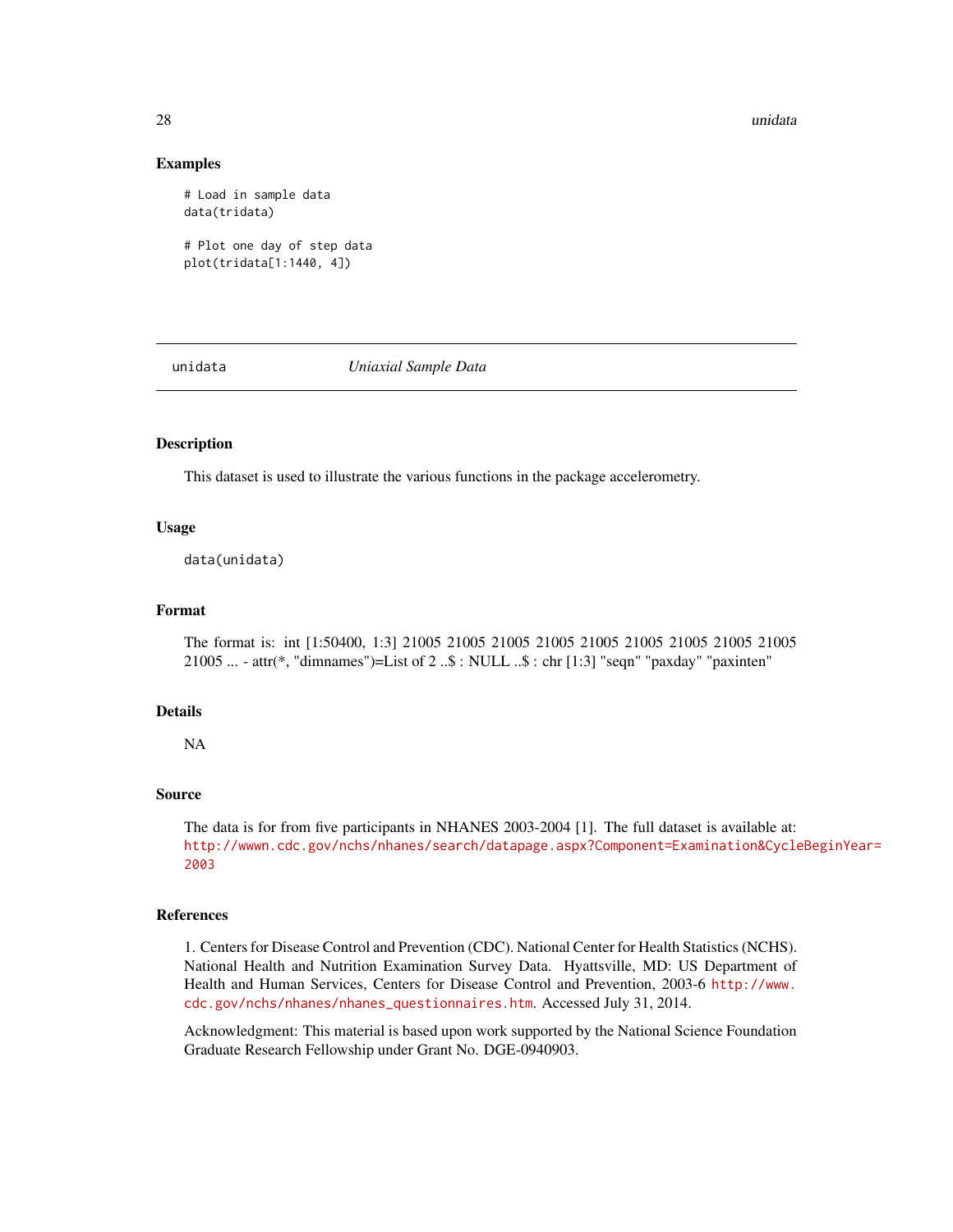#### unidata 29

# Examples

```
# Load in sample data
data(unidata)
# Plot full week of data from ID number 21007
counts.part3 <- unidata[unidata[, "seqn"] == 21007, "paxinten"]
plot(counts.part3)
```